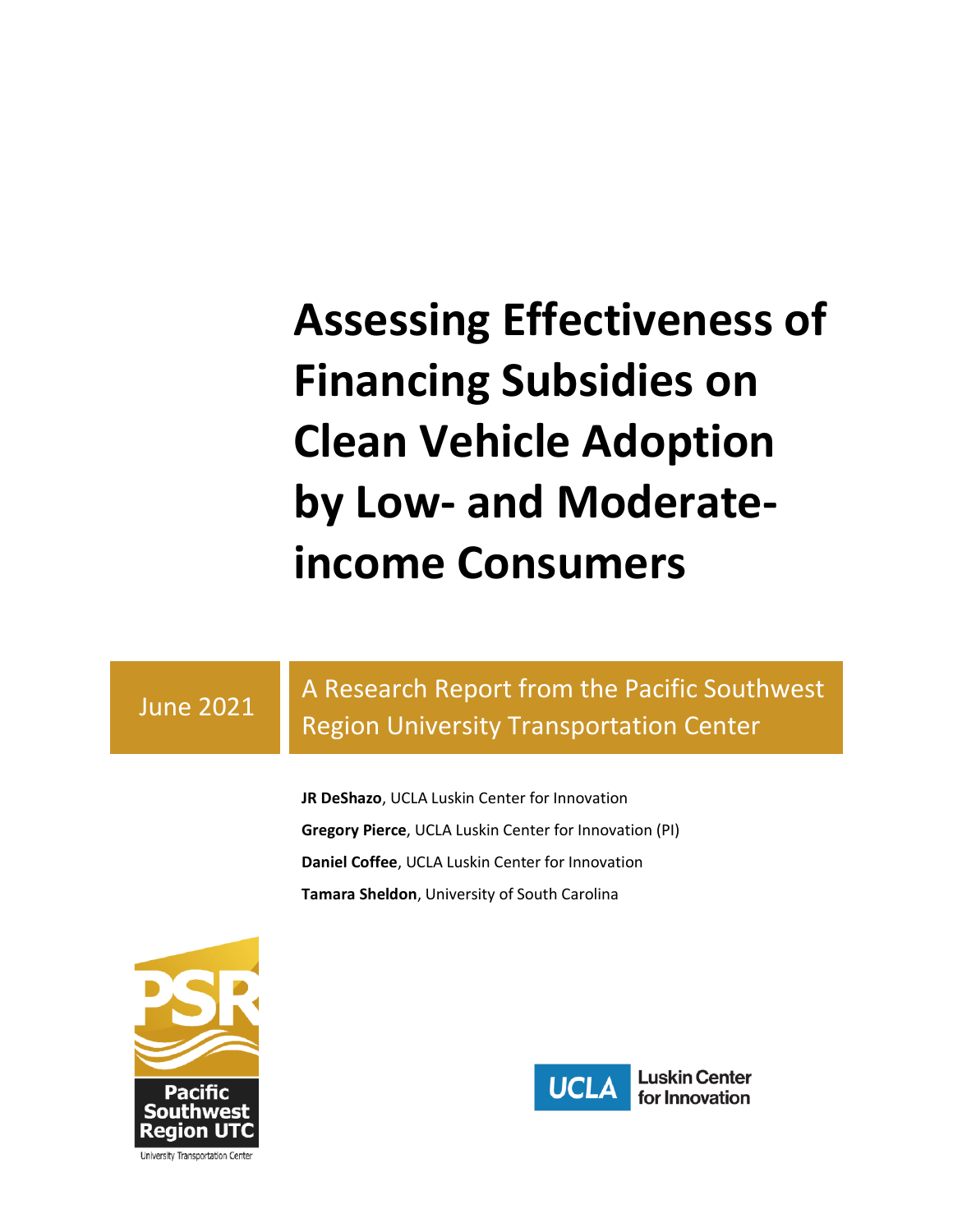| 1. Report No.                                                                                                                    | 2. Government Accession No. |                                   | 3. Recipient's Catalog No.             |  |  |
|----------------------------------------------------------------------------------------------------------------------------------|-----------------------------|-----------------------------------|----------------------------------------|--|--|
| PSR-19-61                                                                                                                        | N/A                         |                                   | N/A                                    |  |  |
| 4. Title and Subtitle                                                                                                            |                             |                                   | 5. Report Date                         |  |  |
| Assessing Effectiveness of Financing Subsidies on Clean Vehicle Adoption by Low-                                                 |                             |                                   | June 2021                              |  |  |
| and Moderate-income Consumers                                                                                                    |                             |                                   | 6. Performing Organization Code        |  |  |
|                                                                                                                                  |                             |                                   | N/A                                    |  |  |
| 7. Author(s)                                                                                                                     |                             |                                   | 8. Performing Organization Report No.  |  |  |
| Gregory Pierce, https://orcid.org/0000-0002-8164-5825                                                                            |                             |                                   | PSR-19-61, TO-030                      |  |  |
| JR DeShazo                                                                                                                       |                             |                                   |                                        |  |  |
| <b>Daniel Coffee</b>                                                                                                             |                             |                                   |                                        |  |  |
| Tamara Sheldon                                                                                                                   |                             |                                   |                                        |  |  |
|                                                                                                                                  |                             |                                   |                                        |  |  |
| 9. Performing Organization Name and Address                                                                                      |                             |                                   | 10. Work Unit No.                      |  |  |
| <b>METRANS Transportation Center</b>                                                                                             |                             |                                   | N/A                                    |  |  |
| University of Southern California                                                                                                |                             |                                   | 11. Contract or Grant No.              |  |  |
| University Park Campus, RGL 216                                                                                                  |                             |                                   | USDOT Grant 69A3551747109              |  |  |
| Los Angeles, CA 90089-0626                                                                                                       |                             |                                   | Caltrans 65A0674, TO-030               |  |  |
| 12. Sponsoring Agency Name and Address                                                                                           |                             |                                   | 13. Type of Report and Period Covered  |  |  |
| U.S. Department of Transportation                                                                                                |                             |                                   | Final report (April 15, 2020- June 30, |  |  |
| Office of the Assistant Secretary for Research and Technology                                                                    |                             |                                   | 2021)                                  |  |  |
| 1200 New Jersey Avenue, SE, Washington, DC 20590                                                                                 |                             |                                   | 14. Sponsoring Agency Code             |  |  |
|                                                                                                                                  |                             |                                   | <b>USDOT OST-R</b>                     |  |  |
| <b>15. Supplementary Notes</b>                                                                                                   |                             |                                   |                                        |  |  |
| Project web page: https://www.metrans.org/research/assessing-effectiveness-of-financing-subsidies-on-clean-vehicle-adoption-     |                             |                                   |                                        |  |  |
| by-low-and-moderate-income-consumers                                                                                             |                             |                                   |                                        |  |  |
| 16. Abstract                                                                                                                     |                             |                                   |                                        |  |  |
| Clean vehicle adoption is an integral part of strategies in California and other jurisdictions to decarbonize transportation and |                             |                                   |                                        |  |  |
| mitigate climate change via reducing greenhouse gas emissions. However, cost barriers have thus far largely limited adoption of  |                             |                                   |                                        |  |  |
| these technologies to more affluent households. Although California has instituted subsidy-based programs to reduce the          |                             |                                   |                                        |  |  |
| effective cost of clean vehicles, financing policies and the performance of clean vehicle adoption incentives among low-moderate |                             |                                   |                                        |  |  |
| income households have been historically understudied. In their 2021 study, Sheldon, DeShazo, & Pierce use choice experiment     |                             |                                   |                                        |  |  |
| data to create a conditional logit model of low-moderate income consumer vehicle preferences, which they then use to predict     |                             |                                   |                                        |  |  |
| the performance of five different policy scenarios with respect to clean vehicle adoption among this demographic. Their results  |                             |                                   |                                        |  |  |
| suggest that financing policies are significantly more cost-effective than subsidies at promoting clean vehicle adoption by low- |                             |                                   |                                        |  |  |
| moderate income households in California.                                                                                        |                             |                                   |                                        |  |  |
|                                                                                                                                  |                             |                                   |                                        |  |  |
| 17. Key Words                                                                                                                    |                             | <b>18. Distribution Statement</b> |                                        |  |  |

#### **TECHNICAL REPORT DOCUMENTATION PAGE**

Electric vehicles, incentive policy, transportation equity No restrictions. **19. Security Classif. (of this report)** Unclassified **20. Security Classif. (of this page)** Unclassified **21. No. of Pages** 21 Form DOT F 1700.7 (8-72) Reproduction of completed page authorized



**22. Price** N/A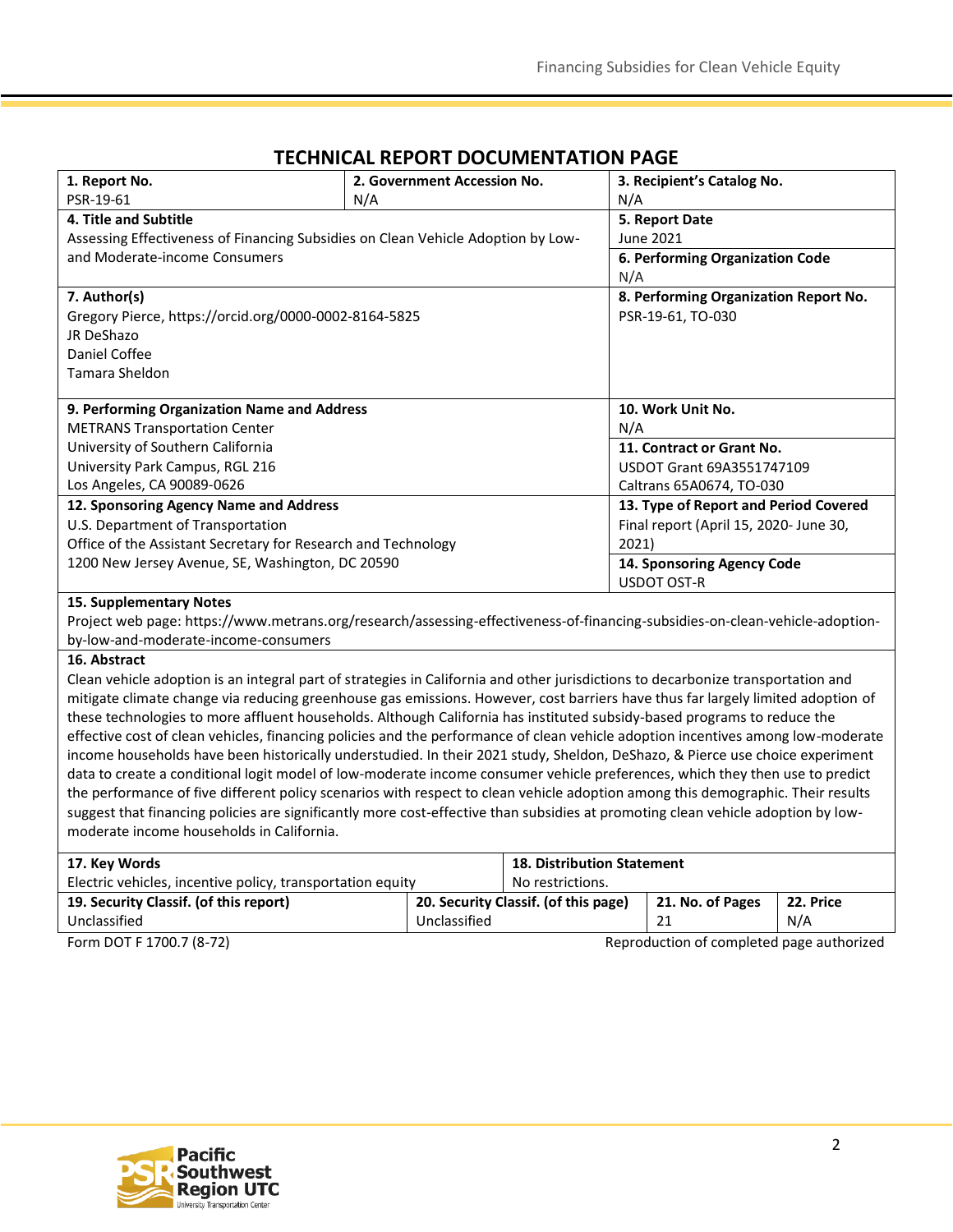## Contents

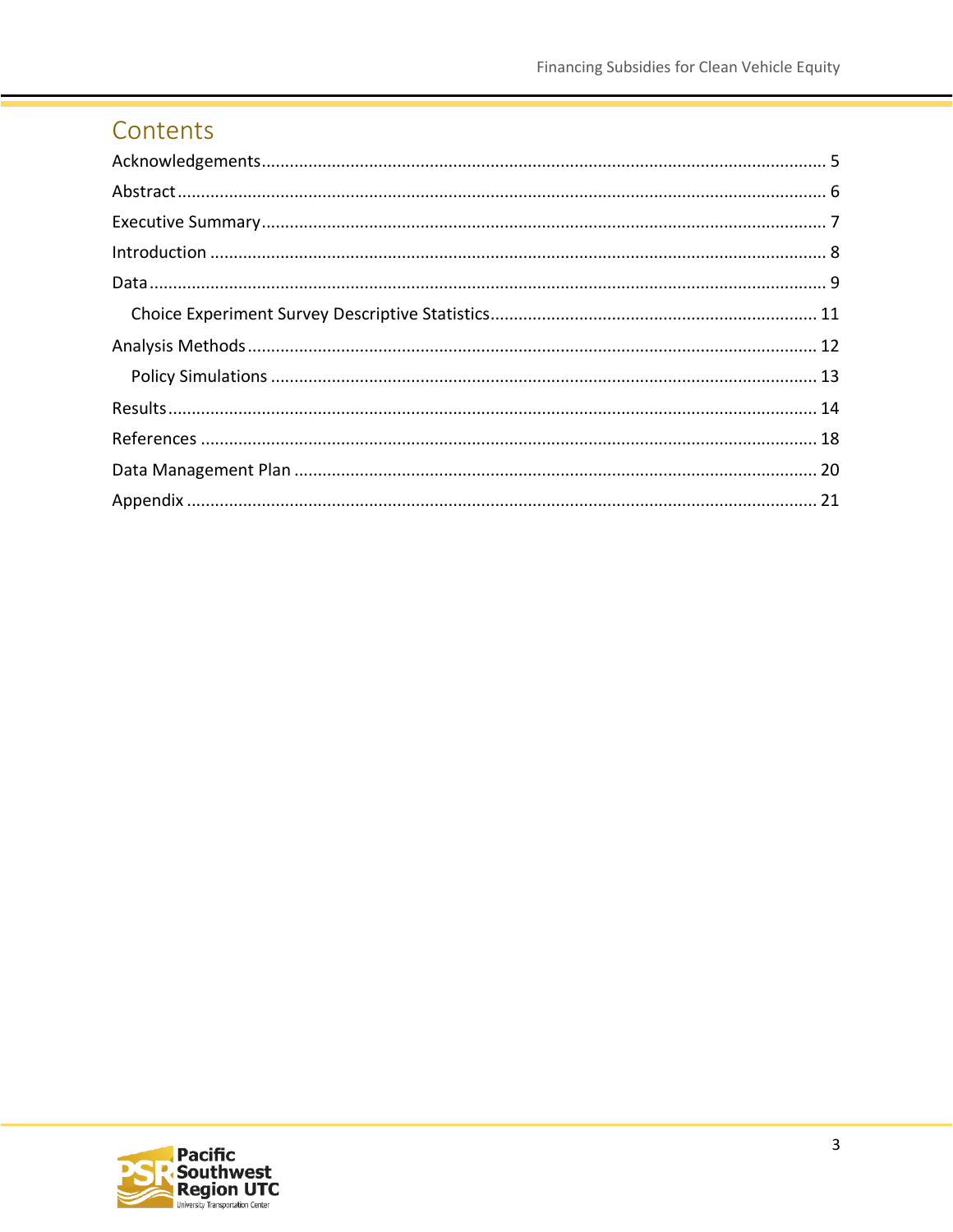## **About the Pacific Southwest Region University Transportation Center**

The Pacific Southwest Region University Transportation Center (UTC) is the Region 9 University Transportation Center funded under the US Department of Transportation's University Transportation Centers Program. Established in 2016, the Pacific Southwest Region UTC (PSR) is led by the University of Southern California and includes seven partners: Long Beach State University; University of California, Davis; University of California, Irvine; University of California, Los Angeles; University of Hawaii; Northern Arizona University; Pima Community College.

The Pacific Southwest Region UTC conducts an integrated, multidisciplinary program of research, education and technology transfer aimed at *improving the mobility of people and goods throughout the region.* Our program is organized around four themes: 1) technology to address transportation problems and improve mobility; 2) improving mobility for vulnerable populations; 3) Improving resilience and protecting the environment; and 4) managing mobility in high growth areas.

## **U.S. Department of Transportation (USDOT) Disclaimer**

The contents of this report reflect the views of the authors, who are responsible for the facts and the accuracy of the information presented herein. This document is disseminated in the interest of information exchange. The report is funded, partially or entirely, by a grant from the U.S. Department of Transportation's University Transportation Centers Program. However, the U.S. Government assumes no liability for the contents or use thereof.

## **California Department of Transportation (CALTRANS) Disclaimer**

The contents of this report reflect the views of the authors, who are responsible for the facts and the accuracy of the information presented herein. This document is disseminated under the sponsorship of the United States Department of Transportation's University Transportation Centers program, in the interest of information exchange. The U.S. Government and the State of California assumes no liability for the contents or use thereof. Nor does the content necessarily reflect the official views or policies of the U.S. Government and the State of California. This report does not constitute a standard, specification, or regulation. This report does not constitute an endorsement by the California Department of Transportation (Caltrans) of any product described herein.

## **Disclosure**

JR DeShazo, Gregory Pierce and colleagues conducted this research titled, "Assessing Effectiveness of Financing Subsidies on Clean Vehicle Adoption by Low- and Moderate-income Consumers" at the UCLA Luskin Center for Innovation. The research took place from April 15, 2020 to June 30, 2021 and was funded by a grant from Caltrans in the amount of \$107,548. The research was conducted as part of the Pacific Southwest Region University Transportation Center research program.

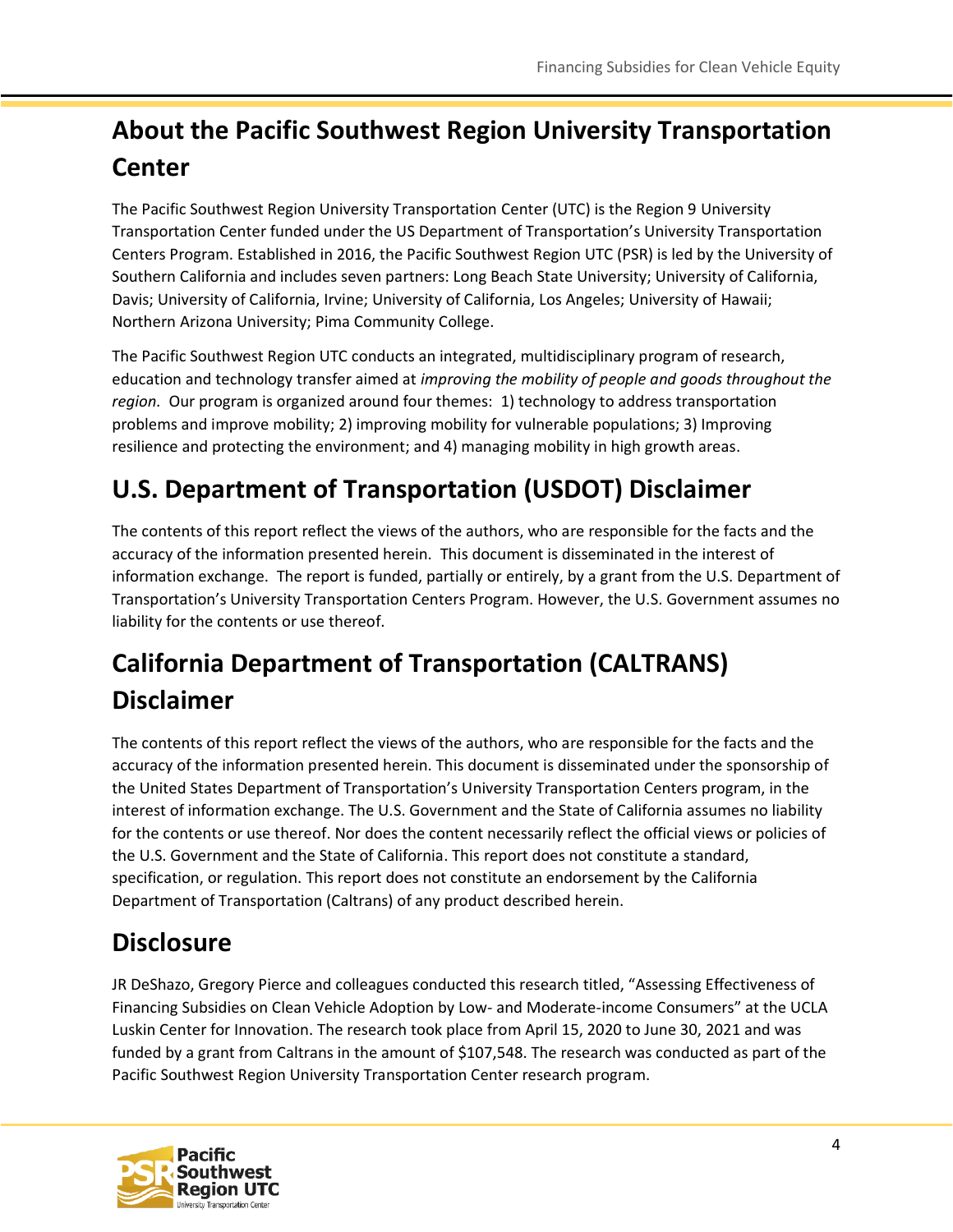### <span id="page-4-0"></span>**Acknowledgements**

We thank participants in the original household survey, funded by the California Air Resources Board. We also thanks Caltrans for research support for this report.

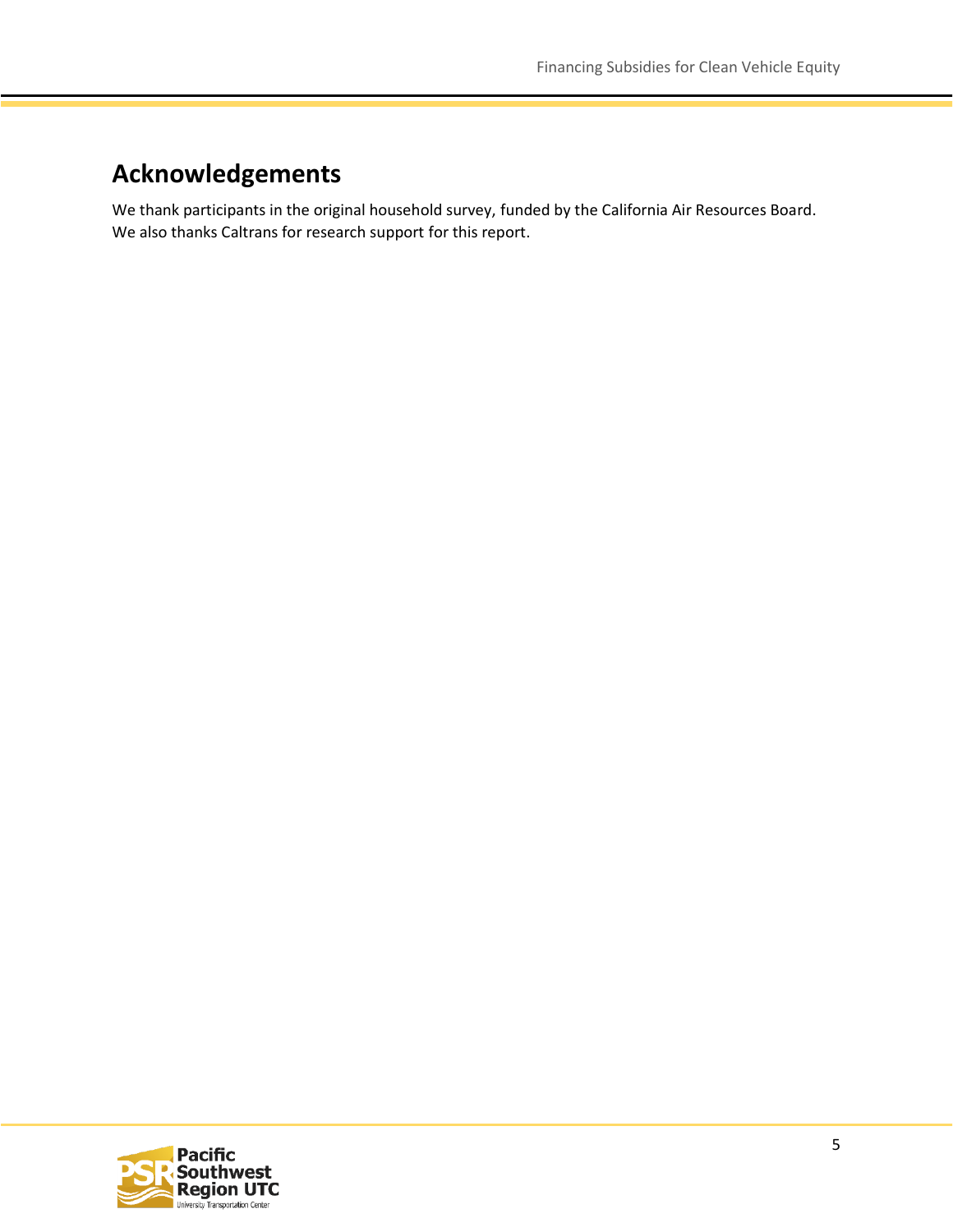### <span id="page-5-0"></span>**Abstract**

Clean vehicle adoption is an integral part of strategies in California and other jurisdictions to decarbonize transportation and mitigate climate change via reducing greenhouse gas emissions. However, cost barriers have thus far largely limited adoption of these technologies to more affluent households. Although California has instituted subsidy-based programs to reduce the effective cost of clean vehicles, financing policies and the performance of clean vehicle adoption incentives among lowmoderate income households have been historically understudied. In their 2021 study—the findings of which are summarized in this report—Sheldon, DeShazo, & Pierce explored how such policies could influence behavior of these consumers with respect to clean vehicle adoption. Sheldon et al. used choice experiment data to create a conditional logit model of low-moderate income consumer vehicle preferences, which they then used to predict the performance of five different policy scenarios with respect to clean vehicle adoption among this demographic. Their results suggest that financing policies are significantly more cost-effective than subsidies at promoting clean vehicle adoption by lowmoderate income households in California.

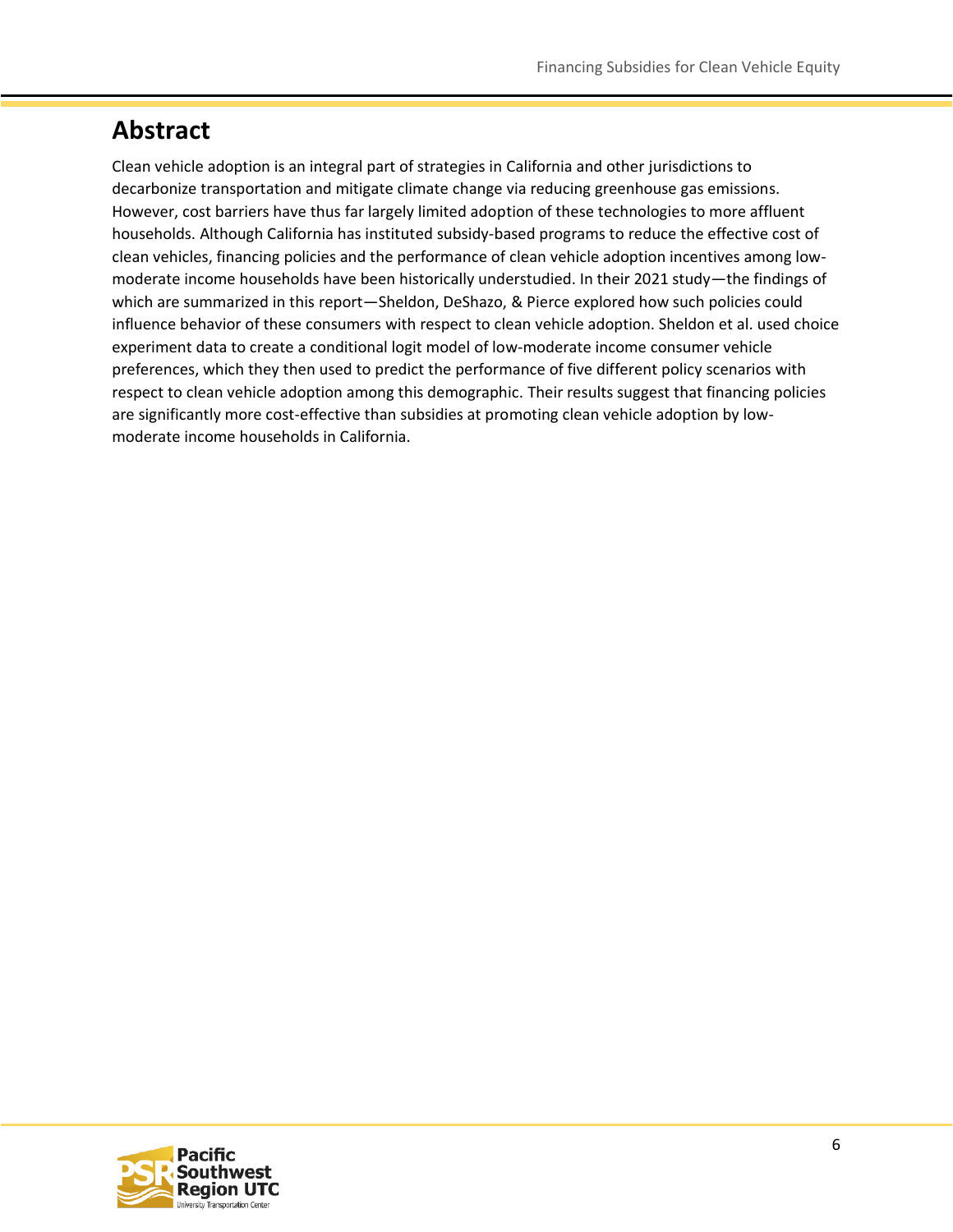## Assessing Effectiveness of Financing Subsidies on Clean Vehicle Adoption by Low- and Moderate-income Consumers

## <span id="page-6-0"></span>**Executive Summary**

California, along with many other jurisdictions, has begun instituting policies and programs to foment decarbonization of transportation as part of a broader, comprehensive climate mitigation strategy. Widespread adoption of clean vehicles—including hybrid electric vehicles (HEVs), plug-in hybrid electric vehicles (PHEVs), and battery electric vehicles (BEVs)—is an integral part of this effort. However, to this point, adoption of these vehicle types has largely been confined to wealthier demographics. Achieving broader decarbonization goals will require expanding this trend to low- and moderate-income consumers.

To that end, California has recently ramped up efforts to enable clean vehicle adoption by low-moderate income households. Traditional incentive models have generally focused on subsidies or rebates to effectively reduce the up-front cost of clean vehicle purchases, while strategies aimed at promoting financing have been somewhat neglected. Moreover, the dearth of studies examining clean vehicle financing policies or focusing on low-moderate income consumers have made it difficult to assess whether clean vehicle subsidies are the most cost-effective approach, given the lack of a point of comparison.

To illuminate the potential of clean vehicle financing and assess how low-moderate income consumers will be impacted by clean vehicle adoption policies, the authors of the study this report summarizes (Sheldon, DeShazo, & Pierce 2021) used choice experiment data from low-moderate income Californian households looking to replace a vehicle soon to create a conditional logit model of consumer vehicle preference. This research was based on a statewide representative survey of 1,604 low- and moderateincome households. Across almost all variables examined this model found statistically significant impacts of considered factors (including fiscal factors, vehicle traits, and consumer preferences) on respondent vehicle choice.

This model was then used to predict vehicle adoption patterns by low-moderate income households in California in response to five different policy scenarios. These simulations considered varying levels of financing or subsidies for clean vehicles, predicting under each what percent of vehicle-buying consumers would purchase a new or used clean vehicle and comparing these results to a baseline. The results suggest that vehicle financing policies are more cost-effective than subsidies at promoting adoption of clean vehicles among low-moderate income Californians, producing a greater marginal increase in adoption for a given cost or, alternatively, achieving greater adoption levels for a given cost. The implications of these findings are relevant for clean, light-duty car policy expansion to meet the state's near-term air quality and transportation electrification mandates.

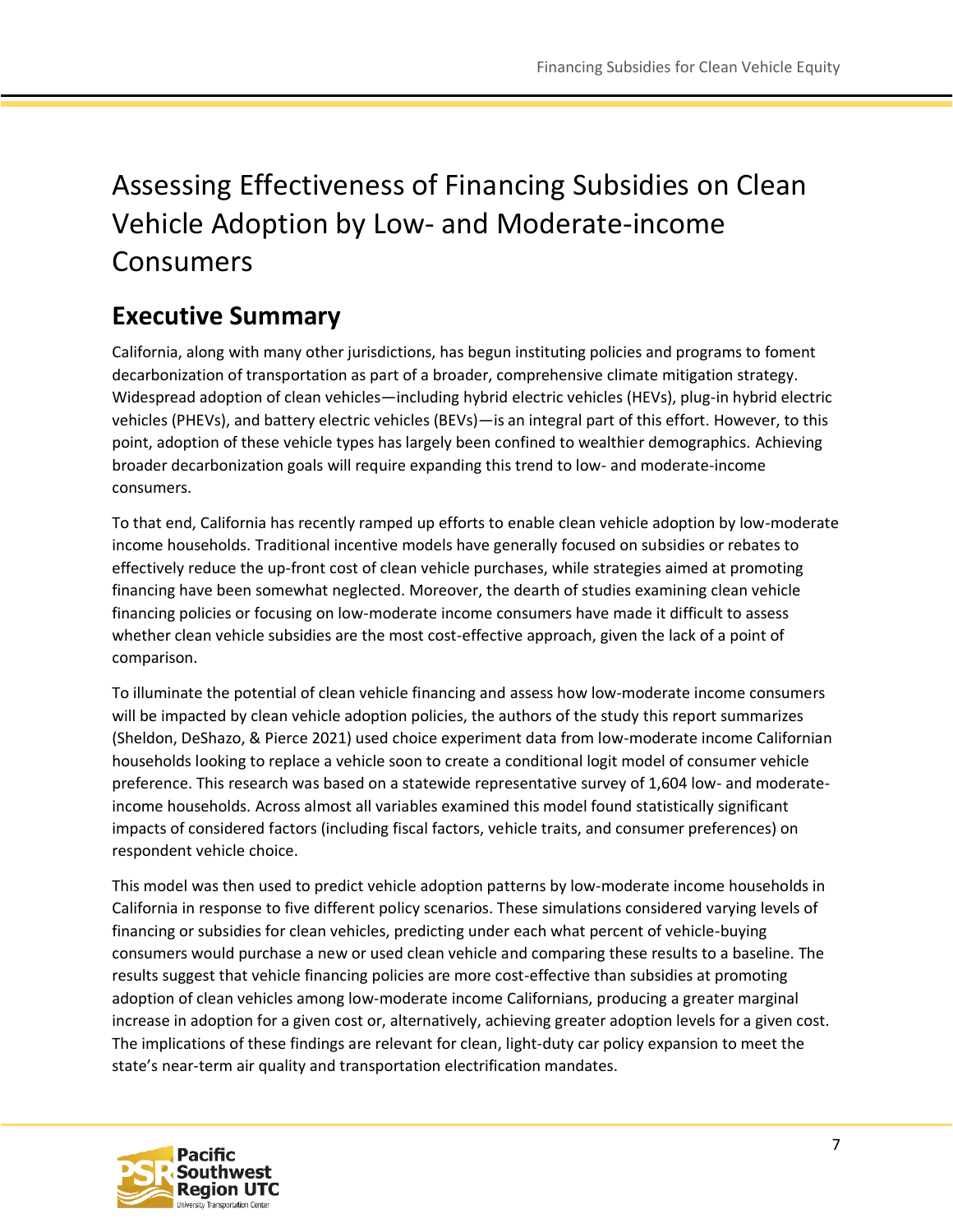### <span id="page-7-0"></span>**Introduction**

As public institutions seek to mitigate climate change by reducing greenhouse gas emissions, transportation decarbonization has become an important priority in many jurisdictions. In California, where achieving State climate targets is a fraught proposition without addressing vehicle emissions, Governor Newsom directed the California Air Resources Board (CARB) to develop regulations that would end the sale of new fossil fuel-burning passenger vehicles in the State by 2035. Such steps presuppose a shift towards zero-emission vehicles (ZEVs) for a majority of households. Historically, high purchase prices and other barriers have meant ZEV ownership is largely restricted to higher income classes. As a percentage of household earnings, lower-income populations face disproportionate costs to maintaining and operating a vehicle.

To overcome the capital cost barrier, many jurisdictions offer financial incentives or subsidies to those purchasing new plug-in electric vehicles (PEVs), ranging from \$1500 to \$12000 depending on the program. Even with such subsidies in place, however, many lower-income households still face prohibitively high costs that impede PEV adoption. Optimally priced incentives and financing options can therefore promote household economic well-being while generating broader environmental and public health benefits through greenhouse gas emission reductions.

California has attempted to address this issue through clean vehicle adoption programs focused specifically on low-moderate income households. For instance, the recent Enhanced Fleet Modernization Program (EFMP) Plus-Up pilot program offers incentives for households to retire and replace fossil fuel-burning vehicles with clean alternatives. Even more recently, CARB has created an alternative financing program (the Financing Assistance Pilot Project), which provides low-interest loans, vehicle "buy down" grants, fiscal assistance for electric vehicle supply equipment, and education or assistance services for low-income households seeking to adopt electric vehicles.

In the paper that this report summarizes (Sheldon, DeShazo, & Pierce 2021), the authors address multiple gaps in the existing, policy-relevant literature regarding the cost-effectiveness of such clean vehicle programs. Their assessment considers financing—an understudied clean vehicle policy strategy—as well as the used vehicle market, which many previous studies have disregarded. Special attention is also given to low-moderate income consumers. This work builds upon a robust literature examining the effectiveness (e.g. Diamond, 2009; Gallagher and Muehlegger, 2011; Mian and Sufi, 2012; Li, Linn, and Spiller, 2013; Jin, Searle, and Lutsey, 2014; Sierzchula et al., 2014; Zhang et al., 2014), efficiency, and cost-effectiveness (e.g. Graff Zivin, Kotchen, and Mansur, 2014; Holland et al., 2016; Tal and Nicholas, 2016; Li et al., 2017; DeShazo, Sheldon, and Carson, 2017; Sheldon and Dua, 2018) of clean vehicle policies, as well as studies examining the performance of PEV subsidy-based policies (e.g. Tal and Nicholas, 2016; DeShazo, Sheldon, and Carson, 2017; Li et al., 2017; Sheldon and Dua, 2018) and potential refinements to such approaches (Li et al., 2017; (DeShazo, Sheldon, and Carson, 2017; Sheldon and Dua, 2018).

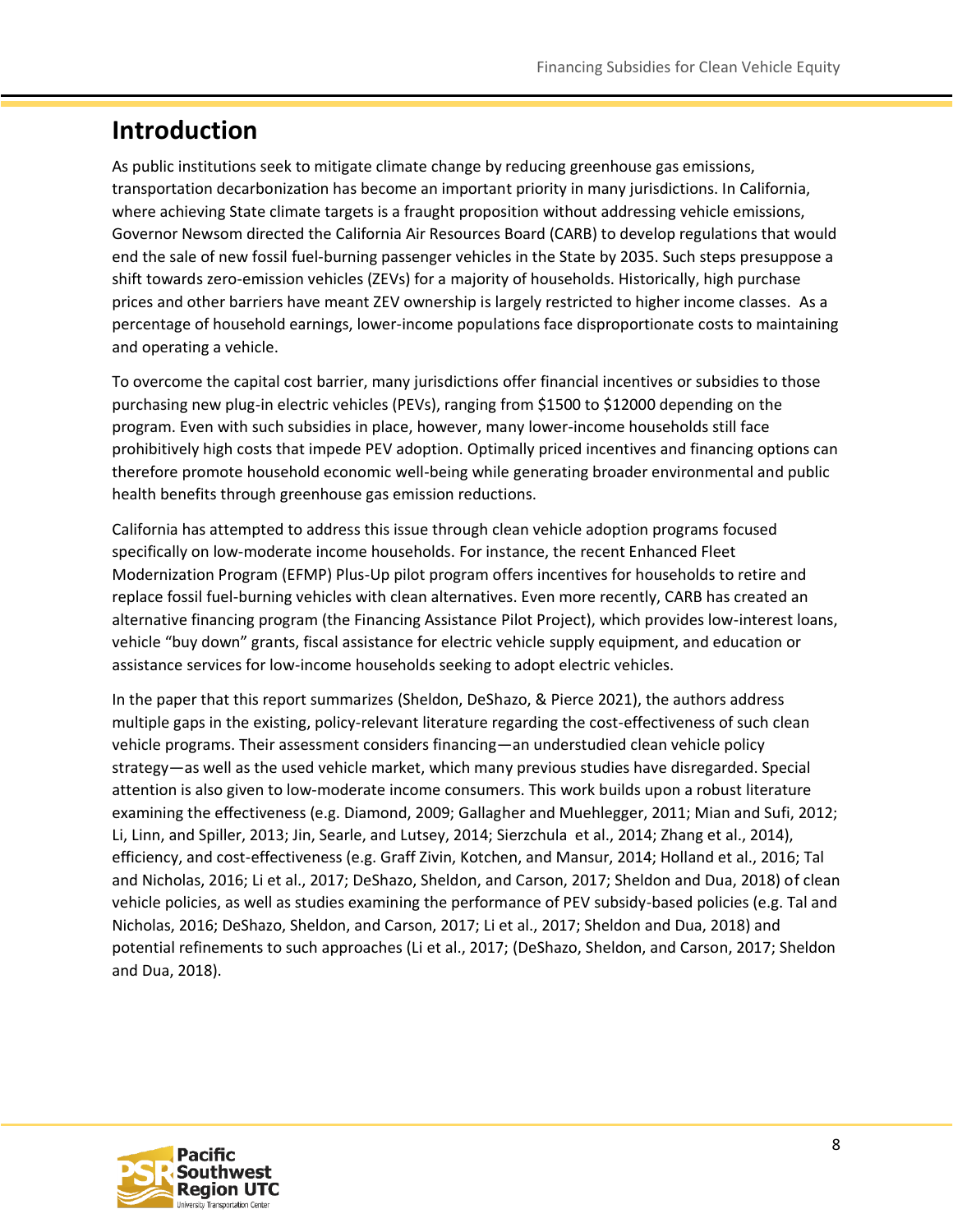### <span id="page-8-0"></span>**Data**

Data was collected via an online survey administered in April and May, 2018, to a representative sample of Californian low-moderate income households—those with income less than 225% of the federal poverty line (FPL) (low income) or between 225% and 300% of the FPL (moderate income). The sample was also restricted to households who expressed their intent to replace a vehicle within three years, as households who are looking to acquire or change their vehicle fleet in the near-term are the target audience of vehicle replacement programs. Household income thresholds match those utilized by the California Air Resources Board to determine eligibility for the low-income transportation programs it administrates. All respondents were 18 years of age or older. Following assignment of weights by GfK (the company that administrated the survey), low-income respondents made up 68% of the sample (60% unweighted), with 32% (40% unweighted) being moderate income. Weightings were applied to make the sample representative of California's low-moderate income population. 52% of the sample (35% unweighted) were Spanish language speakers. Figure 1 shows a map of where survey responses were generated from across California.

#### **Figure 1. Number of Respondents by Census Tract**



The survey covered a variety of topic areas to this end, and included questions on the respondents' socioeconomic, demographic and geographic background, current household and vehicle characteristics, past purchase behavior and future purchase preferences, commuting patterns and needs, and willingness to consider alternative travel modes. These factors helped inform the central module of the survey, the Vehicle Choice Experiment. The vehicle choice set results enabled us to model predicted

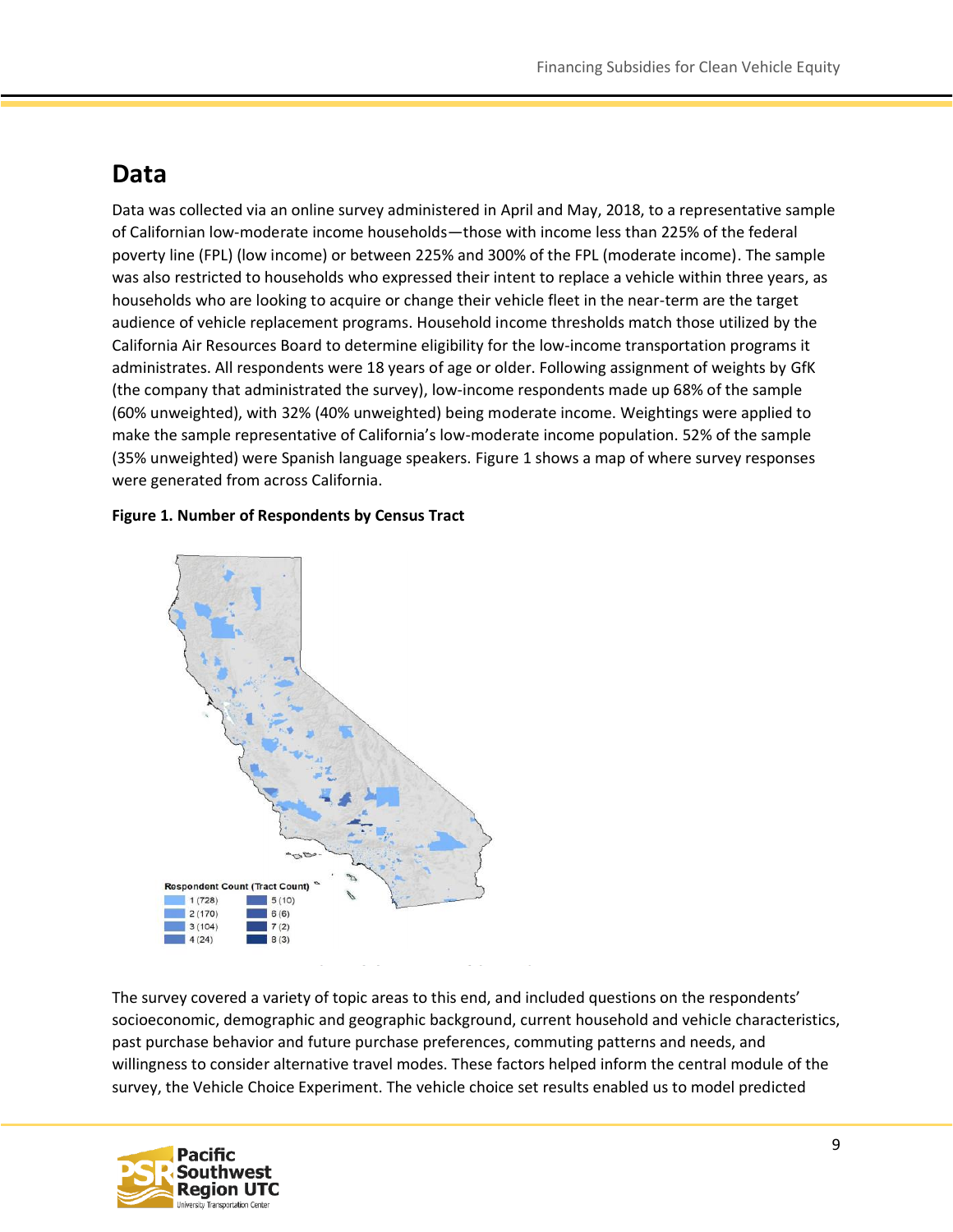clean vehicle uptake for the low- to moderate-income households across differing incentive level and financing scenarios.

Survey respondents first supplied information regarding their anticipated replacement vehicle purchase, including body type (two most preferred), make (three most preferred), and fiscal strategy (down payment, maximum monthly payment, and loan term between 2 and 5 years). Next, respondents proceeded through three series of vehicle choice exercises (see Figure 2).

#### **Figure 2. Example Vehicle Selection Questions from Survey**

Below is a selection of vehicles that appear to match your preferences and fit within your budget. Please select which of the following vehicles you would be most likely to purchase if you were purchasing a vehicle now and these are your options. Assume the vehicles are different only in the ways we describe them below (in other words, assume they are all in similar, good condition). Prices shown are for the base models and do not include upgrades.

| <b>Model Year</b>                            | 2017               | 2017                | 2015        | 2010       | 2010       |
|----------------------------------------------|--------------------|---------------------|-------------|------------|------------|
| Make & Model                                 | <b>Ford Fusion</b> | <b>Toyota Camry</b> | Ford Fusion | Ford Focus | Ford Focus |
| Odometer                                     | 50,000 mi          | 0 mi (new)          | 150,000 mi  | 100,000 mi | 50,000 mi  |
| Cost per mile                                | \$0.11             | \$0.11              | \$0.12      | \$0.11     | \$0.11     |
| Fuel economy<br>(MPG)                        | 27                 | 27                  | 26          | 28         | 28         |
| Price after<br>incentives (if<br>applicable) | \$13,501           |                     | \$8,528     | \$5,038    | \$6,606    |
| <b>First Choice</b>                          |                    |                     |             |            |            |
| <b>Second Choice</b>                         |                    |                     |             |            |            |

Select one answer from each row in the grid

Out of the following vehicles, please choose the vehicle that you would be most likely to purchase.

Select one answer only

| <b>Model Year</b>                                                                 | 2017                                   | 2017                                       | 2013                                       | 2016                                     |
|-----------------------------------------------------------------------------------|----------------------------------------|--------------------------------------------|--------------------------------------------|------------------------------------------|
| <b>Make &amp; Model</b>                                                           | <b>Toyota Camry</b>                    | <b>Toyota Camry</b>                        | <b>Toyota Avalon Hybrid</b>                | Ford Fusion Energi                       |
| <b>Odometer</b>                                                                   | 50,000 mi                              | 50,000 mi                                  | 50,000 mi                                  | 100,000 mi                               |
| <b>Engine Type</b>                                                                | Gasoline                               | Gasoline                                   | Hybrid                                     | Plug-in Hybrid                           |
| <b>Refueling cost per</b><br>month<br><b>Fuel economy (MPG)</b>                   | \$60<br>$(27$ mpg)                     | \$60<br>$(27$ mpg)                         | \$39<br>$(42$ mpg)                         | \$24<br>$(68$ mpg)                       |
| <b>Price after incentives</b><br>(if applicable)<br>-Down payment<br>=Loan amount | \$14,488*<br>(pay in cash,<br>no loan) | \$13,039<br>$-$ \$8,000<br>$= $5,039$ loan | \$13,032<br>$-$ \$8,000<br>$= $5,032$ loan | \$10,338<br>$-$8.000$<br>$= $2,338$ loan |
| Monthly payment**                                                                 | none                                   | \$128                                      | \$128                                      | \$65                                     |
| <b>Top choice</b>                                                                 |                                        |                                            |                                            |                                          |

\*This is the cash price of the vehicle \*\*Loan duration of 48 months

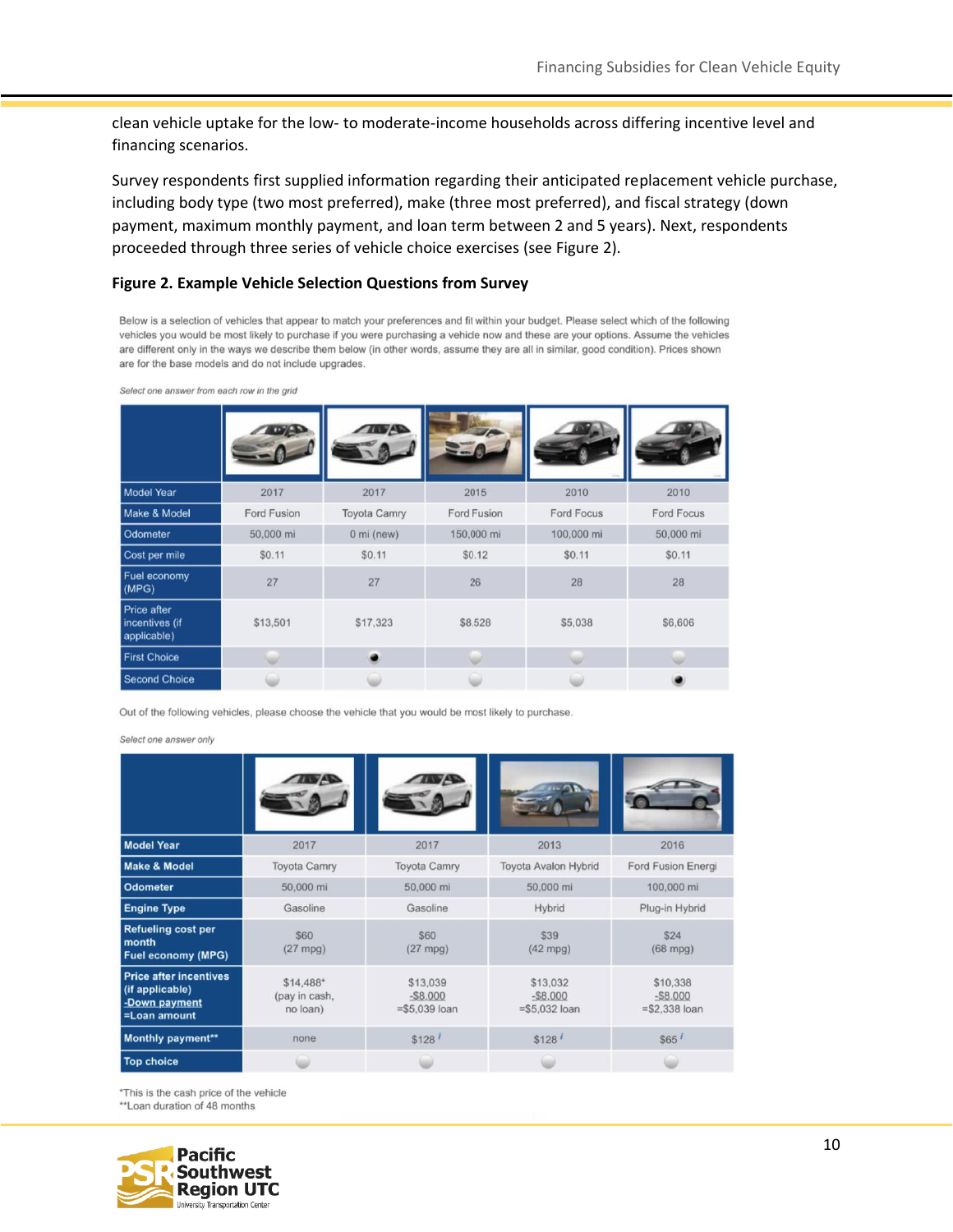In each series, respondents were presented with an array of vehicles and supplied with relevant information, including picture, make/model/year, mileage, cost per mile, fuel economy, and market price (integrating impact of fiscal incentives for green vehicles).

- 1. *"Brown" Vehicle Choice*: Respondents were asked to choose their most preferred vehicle among sets of five fossil fuel-burning vehicles<sup>1</sup> that match their preferred body type and make and have an overall market price—incorporating the respondent's down payment, monthly payment, and loan term information and assuming a 10% interest rate—less than 130% of the respondent's maximum. At the end of the series, respondents choose the two vehicles of all previously selected vehicles they would be most likely to purchase (termed "brown1" and "brown2").
- 2. *"Green" Vehicle Choice*: Respondents were asked to choose their two most preferred vehicles (termed "green1" and "green2) among a random set of five "green" vehicles<sup>2</sup> that match their preferred body type and brand and have an overall market price less than 230% of the respondent's maximum. Vehicle choices include hybrids (HEVs), battery electric vehicles (BEVs), and Plug-in Hybrid Electric Vehicles (PHEVs), with at least one BEV or PHEV being included in each round if any meet the respondent's criteria.
- 3. *Combined Vehicle Choice*: In the final stage, respondents were asked to choose their most preferred vehicle from among four alternatives in each of six rounds. The alternatives included brown1 at market price, green1 and green2 with varying price and financing, and a hypothetical green version of brown1 with varying cost per mile, price, and financing. After the six rounds are complete, respondents were presented with the six selected vehicles and asked to choose their most preferred option among them (termed "overall1").

#### <span id="page-10-0"></span>Choice Experiment Survey Descriptive Statistics

All respondents surveyed reported household incomes below 300% of the Federal Poverty Level (FPL), with 68% of the weighted sample reporting household incomes below 225% of the FPL. About twothirds of respondents had an annual household income of less than \$25,000 or between \$25,000 and \$49,999 (37%), compared to 23% of respondents making \$50,000 to \$74,999 and just 9% of households reporting more than \$75,000 in income. Around 38% of the sample lived in a disadvantaged community at the time of the survey. Further, 52% of the weighted sample were Spanish speakers.

The survey results show a strong preference for used vehicles over new vehicles in both low- and moderate-income respondents, underscoring the need to assess the efficacy of clean vehicle policies within the used vehicle market. Among the various drivetrain technology options for clean vehicles, HEVs were the most popular overall pick (31% among both low- and moderate-income respondents), with PHEVs and BEVs composing 8-10% of overall picks. These pick rates are reflective of

<sup>&</sup>lt;sup>2</sup> Green vehicle choices selected from the 30 most popular hybrids by market share for 2010, 2011, 2013, 2016, and 2017, the 10 most popular PEVs in 2013, the 15 most popular PEVs in 2016, all PEVs in 2017 for which price data is available, and the 2011 Chevrolet Volt and Nissan Leaf. Mileage variants for each model included, where market price data available, at the 0, 50,000, 100,000, and 150,000 mile marks.



<sup>&</sup>lt;sup>1</sup> Brown vehicle choices selected from 50 most popular used vehicle models by market share for 2010, 2015, and 2017. 2010 and 2015 models included mileage variants at the 50,000, 100,000, and 150,000 marks. 2017 models included a new vehicle and 50,000 mile variants. Market price information fro[m www.Edmunds.com.](http://www.edmunds.com/)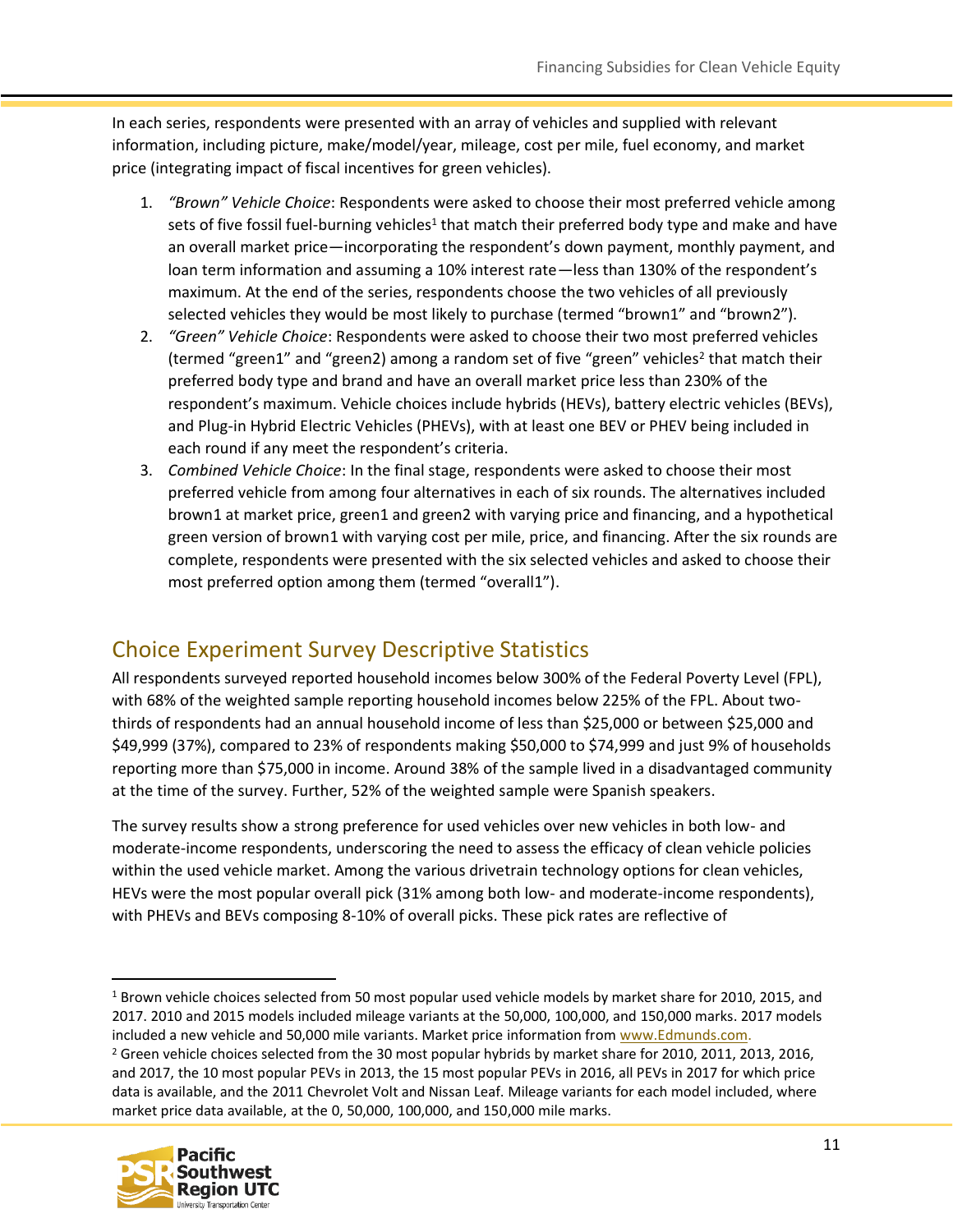disproportionately high representation of clean vehicles among the choices offered to respondents, leading to expressed preference patterns that exceed the current market share.

Compared to low-income respondents, moderate-income respondents' preferences generally exhibit expected trends that would arise from higher disposable income. Moderate-income respondents selected new vehicles over used at higher rates, had a higher average desired vehicle price (\$12,710 versus \$11,056), chose financed vehicles at lower rates (16% versus 18%), had a higher average down payment (\$3,682 versus \$2,858), and higher monthly payments (\$174 versus \$168). Summary statistics are listed in Table 1.

| <b>Respondent Preferences</b>  | Low-Income | Moderate-Income |
|--------------------------------|------------|-----------------|
| <b>New Vehicle</b>             | 14%        | 22%             |
| <b>Used Vehicle</b>            | 86%        | 78%             |
| <b>HEV</b>                     | 31%        | 31%             |
| <b>PHEV</b>                    | 8%         | 10%             |
| <b>BEV</b>                     | 8%         | 8%              |
| Average Vehicle Price          | \$11,056   | \$12,710        |
| Average MPG                    | 31.3       | 32.2            |
| Financed                       | 18%        | 16%             |
| Average Down Payment           | \$2,858    | \$3,682         |
| <b>Average Monthly Payment</b> | \$168      | \$174           |

#### **Table 1: Summary Statistics of Choice Experiment**

## <span id="page-11-0"></span>**Analysis Methods**

The survey data across all choice experiment series was used to create a conditional logit model for consumer vehicle choice. In turn, this model was used to predict consumer choices in response to evaluated policy scenarios which modify fiscal factors pertaining to vehicle replacement.

The conditional logit model gauges utility as a function of fiscal factors (upfront cost—vehicle price or down payment, depending on financing status; monthly cost—refueling costs derived from cost per mile and monthly miles driven, plus monthly loan payment, if applicable; and financing status), vehicle traits (age, mileage, body type<sup>3</sup>, make<sup>4</sup>, and BEV or PHEV drivetrain technology), and indicators of consumer preference alignment (whether vehicle is of the respondent's most preferred body and/or most preferred brand, brown1, or green1). Additionally, fiscal factors and drivetrain technology indicators are

<sup>4</sup> Make categories: American, European, Asian, luxury.



<sup>3</sup> Body type categories: SUV, small car, midsize car, large car, van/truck.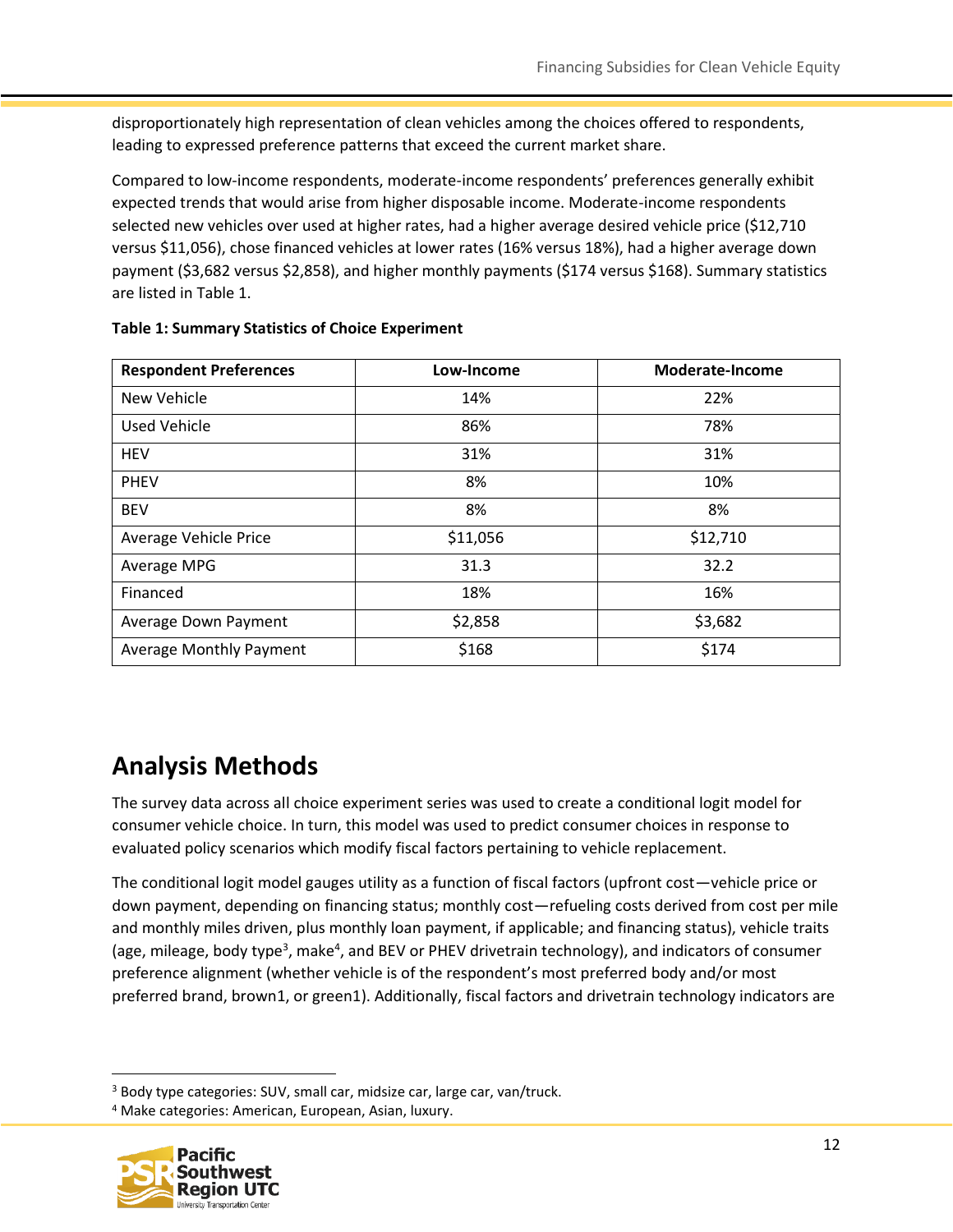interacted with income level as a binary variable (low-income or moderate-income, based on the 225% FPL dividing threshold) to allow for heterogeneity of preferences.

The original intention was to also evaluate how a change in the cost of e-VMT relative to fossil-fuel VMT affected respondents' willingness to adopt PEVs. In preparation for the conjoint experiment, we carefully introduced the concept of the cost per mile traveled and reminded the respondent that it varied systematically with both types of fuel and the fuel efficiency of specific vehicles. We then included the cost per mile of travel for each vehicle offered in the conjoint experiments that we presented to respondents. While nearly every other vehicle attribute that we included in the conjoint choice set was estimated with statistical precision, regrettably, the coefficient on the cost per mile was not. We suspect respondents simply did not pay sufficient attention to this attribute. The resulting statistical imprecision meant that we could not use this estimate parameter to model how changes in the cost per e-VMT would affect respondents' propensity to purchase PEVs.

The estimated model results almost universally align with expected direction of influence on preference (e.g. negative coefficients associated with costs and vehicle traits like age and mileage; positive coefficients for traits aligning with consumer brand or vehicle type preferences). Overall, the model shows a general preference away from financing, more so for low-income versus moderate-income consumers. At both income levels consumers prefer fossil fuel-burning vehicles or HEVs over BEVs, although moderate-income consumers also show favorability towards PHEVs. The model indicates a hierarchy of consumer preference by vehicle body type, with larger vehicles (vans/trucks, SUVs, and larger cars) being preferred over smaller vehicles (small cars, midsize cars).

#### <span id="page-12-0"></span>Policy Simulations

Using a representative choice set of both fossil fuel-burning and clean vehicles, the vehicle choice model is used to predict low- and moderate-income households' vehicle adoption behaviors in response to changing policy conditions. Of these households that will replace a vehicle within three years, Sheldon et al. estimate the percentage that will adopt a new or used HEV, BEV, or PHEV. This analysis assumes that low-moderate income households in California purchase 1.98 million used and 0.59 million new vehicles annually,<sup>5</sup> and that only vehicle composition—not absolute number of vehicles sold—fluctuates in response to the considered policy scenarios.<sup>6</sup>

These scenarios consider two general policy types designed to facilitate uptake of clean vehicles by lowmoderate income households: subsidized financing and direct subsidies. Sheldon et al. assess the impact on demand for clean vehicles among the target demographic in response to these policies with varying

<sup>6</sup> This assumption consistent with paired retirement and replacement programs used by CARB.



<sup>5</sup> Vehicle purchase figures estimated based on national used and new vehicle purchase figures for 2017 (39.9 million and 17.1 million, respectively; 2018 Cox Automotive/AAA), proportionate households in California compared to national figures (12.8 million out of 117.7 million, or 10.88%; American Community Survey (ACS) 2013-2017), estimated proportion of California households with 2017 incomes less than \$70,000 (45%, derived from median household size of 3, corresponding FPL of \$20,420, 300% of FPL at \$61,260, and 48.9% of California families with incomes less than \$75,000 per 2017 ACS).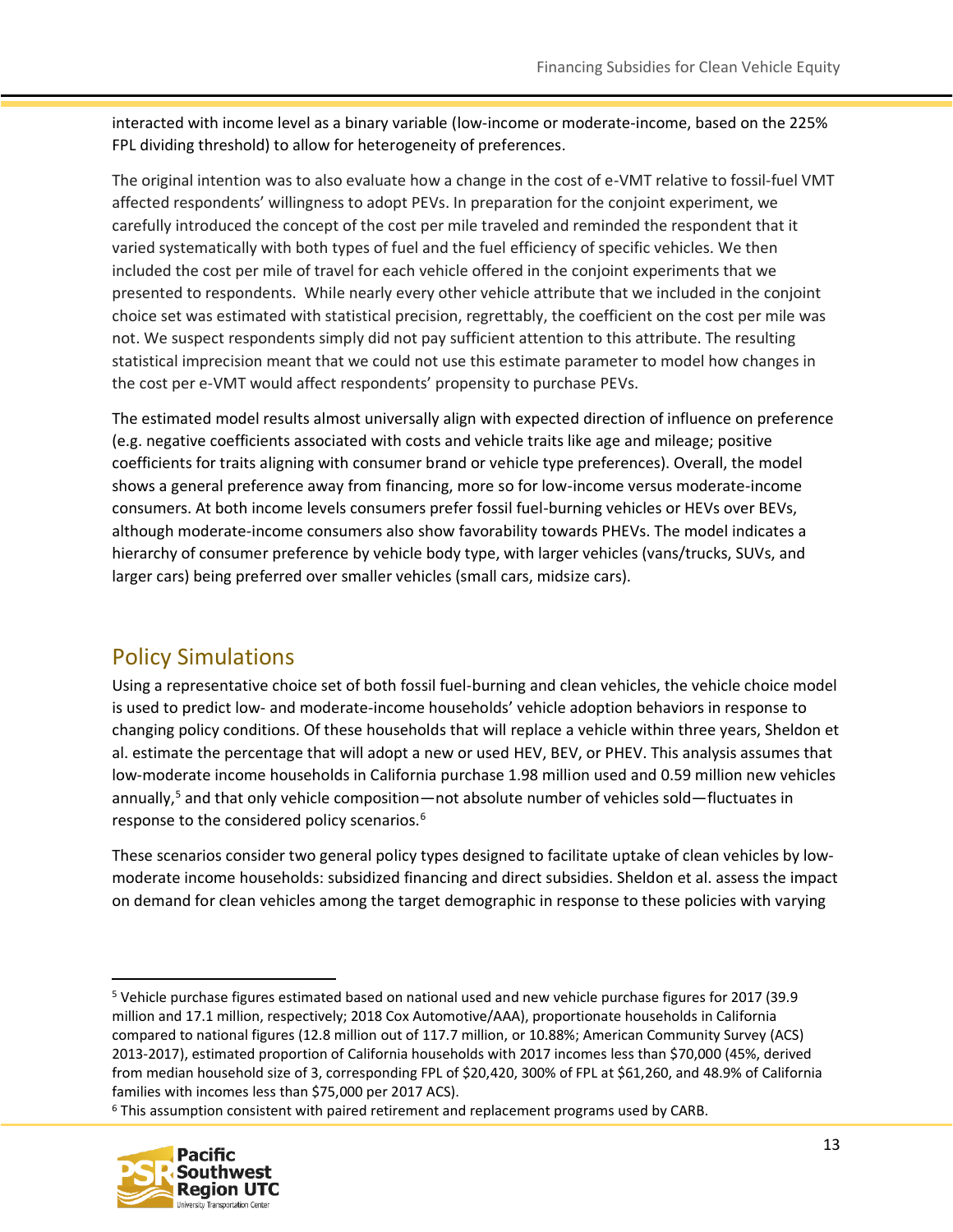magnitudes, which are compared to a baseline where no clean vehicle uptake incentives are in place. The costs of these policies to the state are estimated as follows:

- *Subsidized financing* costs are calculated by subtracting opportunity cost of capital (2%)<sup>7</sup> and the expected default rate (13%, ±3% sensitivity analysis)<sup>8</sup> from the interest rate earned (simulated at levels between 8% and 15%).<sup>9</sup>
- *Direct subsidy* costs are calculated as the total number of eligible clean vehicles sold multiplied by the per-vehicle subsidy amount.

Both policy programs are afforded a budget of \$600 million for purposes of the simulation, with assumed overhead costs of 40% for the subsidized financing program and 25% for the direct subsidy program. The larger overhead costs for financing programs reflect the greater number of up-front and ongoing administrative tasks associated with such programs.

## <span id="page-13-0"></span>**Results**

The baseline simulation—one in which neither subsidized financing or direct subsidies for clean vehicles are in place—predicts that low-moderate income consumers constitute 1.8% of new HEV purchasers and 0.6% of new PHEV and BEV purchasers, as compared to representing about 40% of the state's population overall. With respect to the used vehicle market, the baseline simulation estimates that ~24% of HEVs, 4.3% of PHEVs, and 4.1% of BEVs will be purchased by low-moderate income consumers. For comparison, PEVs accounted for ~5% of California's new vehicle market in 2017 (Lutsey 2018) and 5- 8% of the State's used vehicle market (Tal & Nicholas 2017), reflecting the impacts of existing subsidy programs and the current trend of PEV ownership being concentrated in higher-income echelons.

In each simulated policy scenario, the model predicts the percentage of consumers choosing clean vehicles, differentiating by consumer income (low or moderate) and drivetrain technology (HEV, PHEV, or BEV). The cost to the State per additional clean vehicle resulting from the policy is also calculated, being equal to the marginal increase in clean vehicle sales resulting from the policy divided by total policy cost (not including overhead). Five policy simulations were considered:

- A) Flat 15% financing.
- B) Flat 8% financing.
- C) Varying interest rate financing minimizing cost per clean vehicle, constrained by \$600 million budget.
- D) Varying subsidy magnitudes resulting in adoption rates comparable to Policy C.
- E) Varying subsidy magnitudes resulting in same total cost (\$600 million) as Policy C.

Table 2 shows the projected choice results and cost per additional clean vehicle for low- and moderateincome consumers across the three considered drivetrain technologies. The three financing scenarios (A-C) predict a notable uptick in adoption of clean vehicles by low-moderate income consumers in

<sup>9</sup> Simulated interest rates are reflective of historic loan interest rates in California's pilot program (8-10%) and potential higher interest rates under consideration (up to 16%).



<sup>7</sup> Opportunity cost of capital based on approximate midpoint of Jan-Sept 2019 U.S. 10-year treasury bonds and 2029 maturity California municipal bonds.

<sup>&</sup>lt;sup>8</sup> Default rate based on national and Californian auto delinquency rate data for subprime borrowers from Federal [Reserve Bank of Kansas City](https://www.kansascityfed.org/en/publications/research/mb/articles/2018/auto-loan-delinquency-rates-rising) and th[e Urban Institute.](https://apps.urban.org/features/debt-interactive-map/)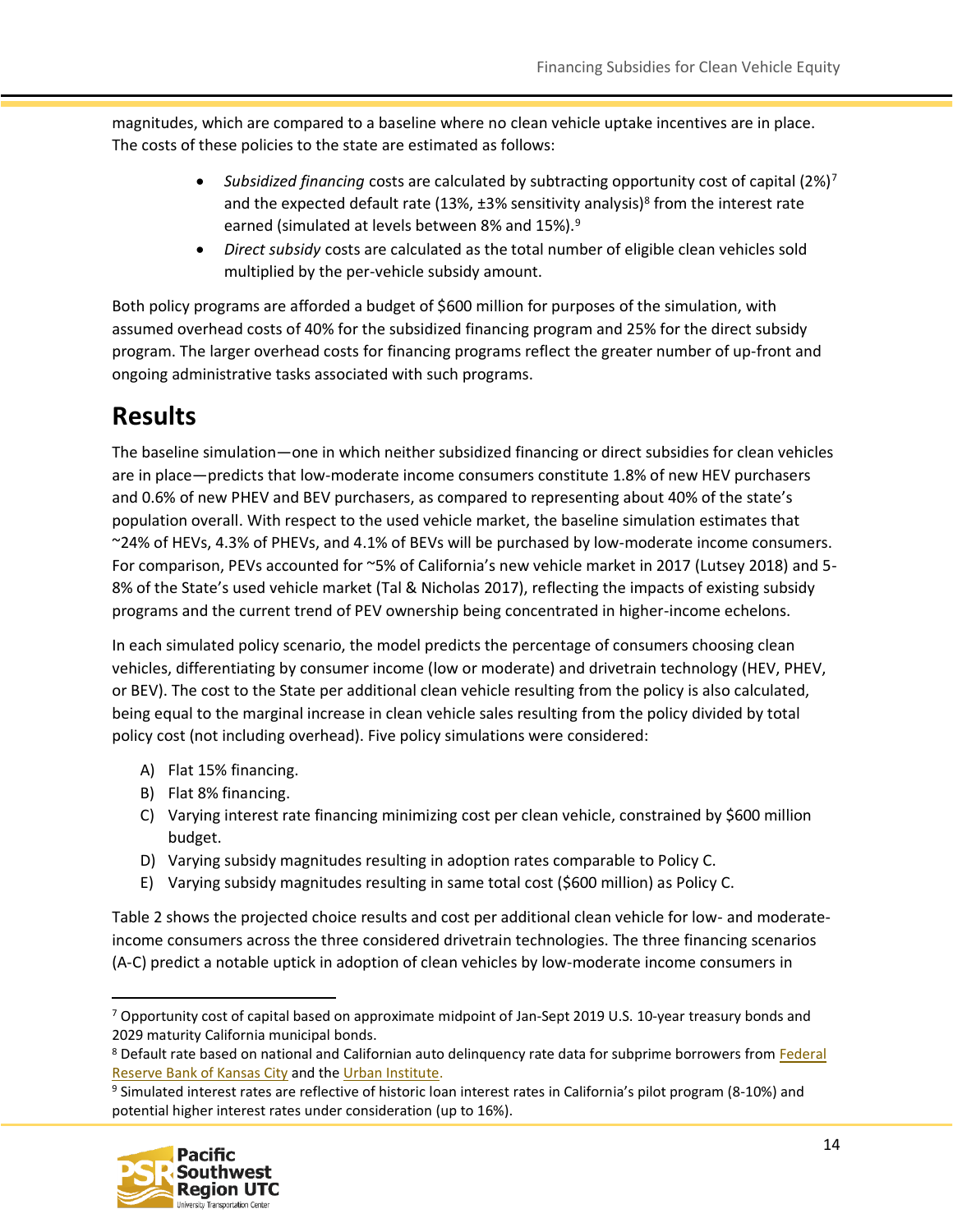response to the policies. Of particular note is a trend of financing leading to a large shift towards new BEVs, a portion of which manifests as a slight reduction in used BEV adoption. The variable-rate financing approach (Policy C) achieves optimal cost-effectiveness with low interest rates for new clean vehicles, no financing for used BEVs, and slightly higher rates for used HEVs and PHEVs. The costeffectiveness advantage for the State (in terms of outcome per unit of expenditure) of Policy C over B is evidenced in the cost per additional clean vehicle, which averages \$3,287 for Policy C versus Policy B's \$5,963.<sup>10</sup>

In contrast, the upfront subsidy strategies (D and E) indicate poor performance relative to financing programs. These approaches either incur much higher costs to the State per additional clean vehicle and thus perform poorly with respect to cost-effectiveness (Policy D), or are significantly less effective at achieving intended outcomes—that is, promoting increased rates of clean vehicle adoption (Policy E).

<sup>10</sup> Cost per additional clean vehicle ranges for financing policies: A (\$209-\$506), B (\$3,019-\$6,632), C (\$3,019- \$3,799).

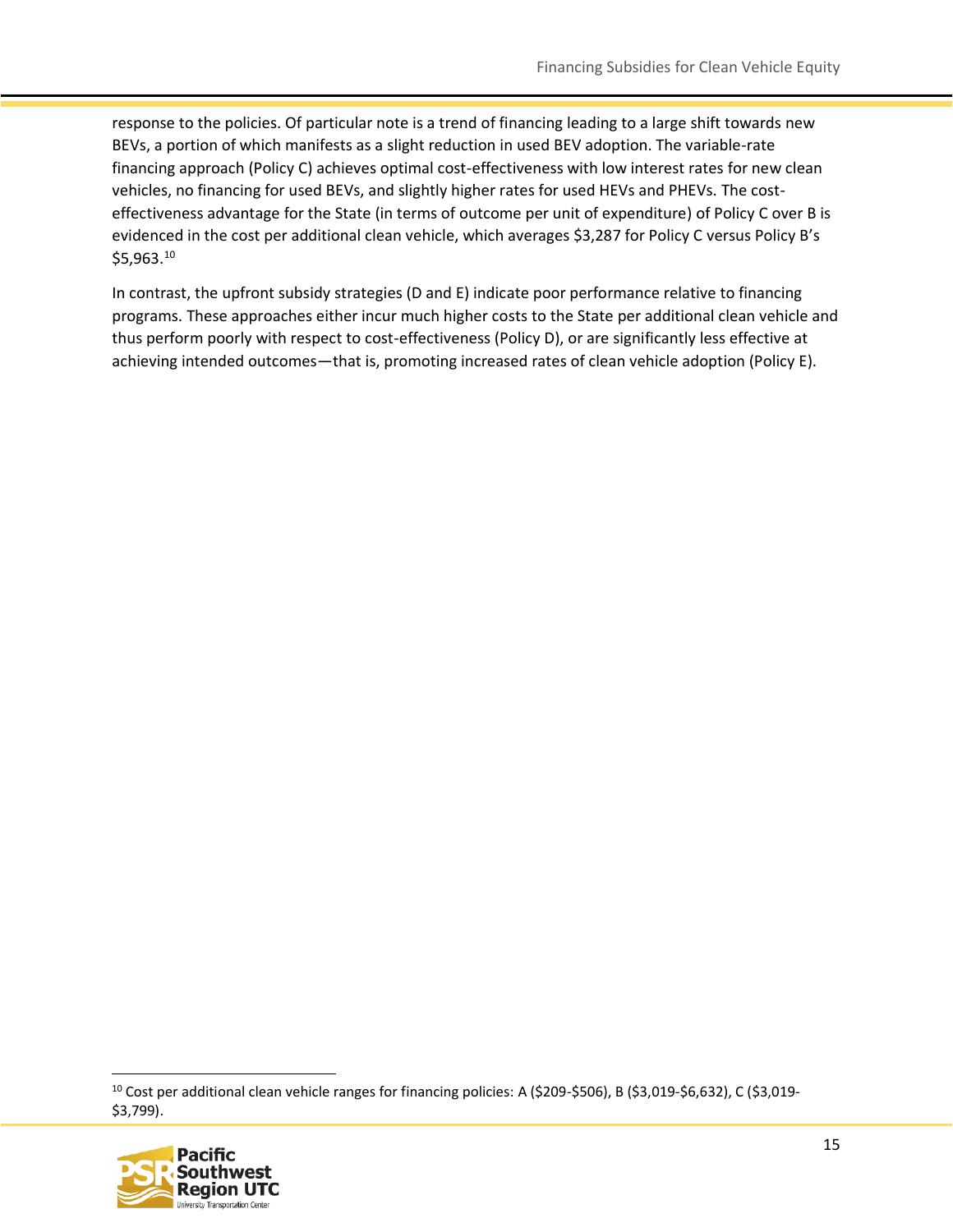#### **Table 2: Policy Simulation Results**

| Policy A |          | Flat 15% financing |                                                                                                                 |              |       |       |                      |        |         |  |  |
|----------|----------|--------------------|-----------------------------------------------------------------------------------------------------------------|--------------|-------|-------|----------------------|--------|---------|--|--|
|          |          |                    |                                                                                                                 | New Vehicles |       |       | <b>Used Vehicles</b> |        |         |  |  |
|          |          |                    | Percent Choosing                                                                                                |              |       |       | Percent Choosing     |        |         |  |  |
|          | Income   |                    | Interest Rate w/o Financing w/Financing Cost per Addtl   Interest Rate w/o Financing w/Financing Cost per Addtl |              |       |       |                      |        |         |  |  |
| HEV      | Low      | 15.0%              | 1.73%                                                                                                           | 4.09%        | \$209 | 15.0% | 24.21%               | 27.20% | \$506   |  |  |
| HEV      | Moderate | 15.0%              | 2.03%                                                                                                           | 3.32%        | \$266 | 15.0% | 24.10%               | 26.52% | \$497   |  |  |
| PHEV     | Low      | 15.0%              | 0.53%                                                                                                           | 1.63%        | \$234 | 15.0% | 3.93%                | 5.08%  | \$346   |  |  |
| PHEV     | Moderate | 15.0%              | 0.86%                                                                                                           | 1.62%        | \$276 | 15.0% | 5.40%                | 6.39%  | \$389   |  |  |
| BEV      | Low      | 15.0%              | 0.57%                                                                                                           | 1.31%        | \$220 | 15.0% | 4.19%                | 3.97%  | -\$727  |  |  |
| BEV      | Moderate | 15.0%              | 0.65%                                                                                                           | 1.05%        | \$273 | 15.0% | 4.00%                | 4.03%  | \$4,089 |  |  |

#### Policy B Flat 8% financing

| New Vehicles |          |      |                                                                                                                 |       |         |                  | <b>Used Vehicles</b> |        |           |
|--------------|----------|------|-----------------------------------------------------------------------------------------------------------------|-------|---------|------------------|----------------------|--------|-----------|
|              |          |      | Percent Choosing                                                                                                |       |         | Percent Choosing |                      |        |           |
|              | Income   |      | Interest Rate w/o Financing w/Financing Cost per Addtl   Interest Rate w/o Financing w/Financing Cost per Addtl |       |         |                  |                      |        |           |
| HEV          | Low      | 8.0% | 1.73%                                                                                                           | 4.43% | \$3,019 | 8.0%             | 24.21%               | 27.81% | \$6,632   |
| HEV          | Moderate | 8.0% | 2.03%                                                                                                           | 3.70% | \$3,555 | 8.0%             | 24.10%               | 27.26% | \$6,122   |
| PHEV         | Low      | 8.0% | 0.53%                                                                                                           | 1.84% | \$3,468 | 8.0%             | 3.93%                | 5.31%  | \$4,792   |
| PHEV         | Moderate | 8.0% | 0.86%                                                                                                           | 1.88% | \$3,799 | 8.0%             | 5.40%                | 6.71%  | \$4,992   |
| BEV          | Low      | 8.0% | 0.57%                                                                                                           | 1.42% | \$3,189 | 8.0%             | 4.19%                | 4.00%  | -\$13,632 |
| BEV          | Moderate | 8.0% | 0.65%                                                                                                           | 1.18% | \$3,659 | 8.0%             | 4.00%                | 4.07%  | \$30,236  |

#### Policy C Financing, equilibrating cost per additional PEV and subject to \$600m budget

| New Vehicles |          |      |                                                                                                               |       |         |       | <b>Used Vehicles</b> |        |         |
|--------------|----------|------|---------------------------------------------------------------------------------------------------------------|-------|---------|-------|----------------------|--------|---------|
|              |          |      | Percent Choosing                                                                                              |       |         |       | Percent Choosing     |        |         |
|              | Income   |      | Interest Rate w/o Financing w/Financing Cost per Addtl Interest Rate w/o Financing w/Financing Cost per Addtl |       |         |       |                      |        |         |
| <b>HEV</b>   | Low      | 8.0% | 1.73%                                                                                                         | 4.43% | \$3,019 | 12.0% | 24.21%               | 27.47% | \$3,324 |
| HEV          | Moderate | 8.0% | 2.03%                                                                                                         | 3.70% | \$3,555 | 12.0% | 24.10%               | 26.85% | \$3,162 |
| PHEV         | Low      | 8.0% | 0.53%                                                                                                         | 1.84% | \$3,468 | 10.5% | 3.93%                | 5.23%  | \$3,277 |
| PHEV         | Moderate | 8.0% | 0.86%                                                                                                         | 1.88% | \$3,799 | 10.5% | 5.40%                | 6.59%  | \$3,491 |
| BEV          | Low      | 8.0% | 0.57%                                                                                                         | 1.42% | \$3,189 |       | 4.19%                | 4.19%  |         |
| BEV          | Moderate | 8.0% | 0.65%                                                                                                         | 1.18% | \$3,659 |       | 4.00%                | 4.00%  |         |

#### Policy D Subsidy with same adoption levels as Policy C

|            |          | New Vehicles |                  |           |                |         | Used Vehicles    |           |                |
|------------|----------|--------------|------------------|-----------|----------------|---------|------------------|-----------|----------------|
|            |          |              | Percent Choosing |           |                |         | Percent Choosing |           |                |
|            | Income   | Subsidy      | w/o Subsidy      | w/Subsidy | Cost per Addtl | Subsidy | w/o Subsidy      | w/Subsidy | Cost per Addtl |
| HEV        | Low      | \$15,400     | 1.73%            | 4.77%     | \$24,165       | \$2,600 | 24.21%           | 27.58%    | \$15,399       |
| <b>HEV</b> | Moderate | \$11,200     | 2.03%            | 3.78%     | \$24,216       | \$0     | 24.10%           | 27.13%    |                |
| PHEV       | Low      | \$15,300     | 0.53%            | 1.44%     | \$24,194       | \$2,400 | 3.93%            | 5.32%     | \$15,372       |
| PHEV       | Moderate | \$11,100     | 0.86%            | 1.58%     | \$24,224       | \$0     | 5.40%            | 6.70%     |                |
| BEV        | Low      | \$15,300     | 0.57%            | 1.54%     | \$24,207       | \$2,300 | 4.19%            | 4.19%     | \$15,335       |
| BEV        | Moderate | \$11,100     | 0.65%            | 1.21%     | \$24,231       | \$0     | 4.00%            | 4.00%     |                |

#### Subsidy with same total cost (\$600m) as Policy C Policy E

|            |          |         | New Vehicles     |           |                | <b>Used Vehicles</b> |                  |           |                |
|------------|----------|---------|------------------|-----------|----------------|----------------------|------------------|-----------|----------------|
|            |          |         | Percent Choosing |           |                |                      | Percent Choosing |           |                |
|            | Income   | Subsidy | w/o Subsidy      | w/Subsidy | Cost per Addtl | Subsidy              | w/o Subsidy      | w/Subsidy | Cost per Addtl |
| <b>HEV</b> | Low      | \$1,000 | 1.73%            | 1.86%     | \$14,097       | \$1,000              | 24.21%           | 26.06%    | \$14,082       |
| <b>HEV</b> | Moderate | \$0     | 2.03%            | 2.03%     |                | \$0                  | 24.10%           | 24.10%    |                |
| PHEV       | Low      | \$800   | 0.53%            | 0.56%     | \$14,059       | \$800                | 3.93%            | 4.16%     | \$14,060       |
| PHEV       | Moderate | \$0     | 0.86%            | 0.86%     |                | \$0                  | 5.40%            | 5.40%     |                |
| BEV        | Low      | \$800   | 0.57%            | 0.60%     | \$14,089       | \$800                | 4.19%            | 4.44%     | \$14,106       |
| BEV        | Moderate | \$0     | 0.65%            | 0.65%     |                | \$0                  | 4.00%            | 4.00%     |                |

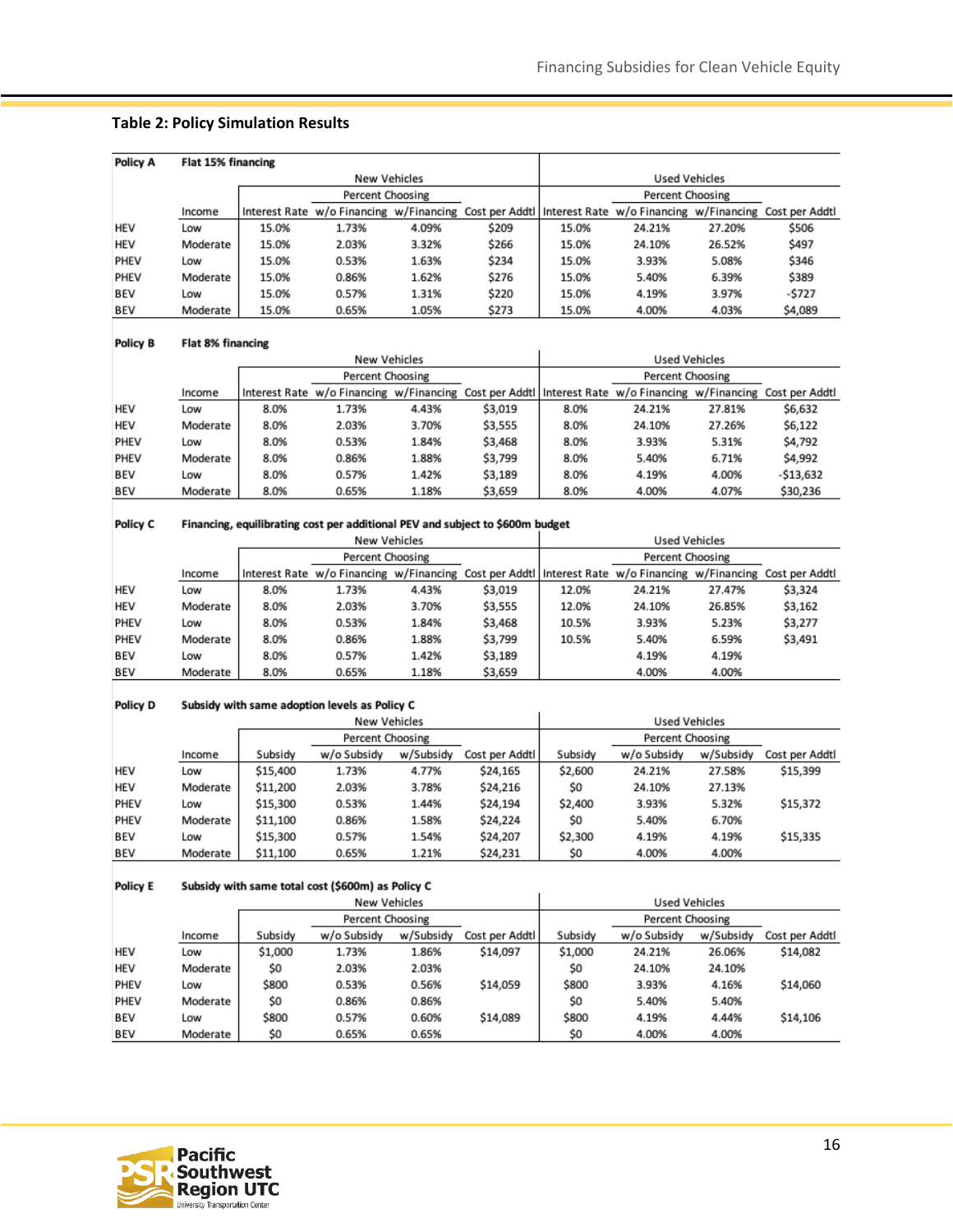## **Conclusion**

The statewide representative survey, and more particularly, the vehicle choice set exercises we employed in California enabled us to model predicted clean vehicle uptake for the low- to moderateincome households across differing incentive level and financing scenarios. Results from the modeling suggest that, though the motivation behind California's programs aimed at promoting clean vehicle adoption by low-moderate income households are valid, the historic emphasis on subsidies or rebates may not be the most effective approach. Financing programs, which have been underutilized to this point, may be as or more effective at promoting uptake of clean vehicles among these demographics while being more cost-effective. Future research can help to enhance and expand policy efforts in California that most effectively promote the retirement of functional, high-emitting vehicles and the adoption of advanced clean vehicles among lower- income Californians.

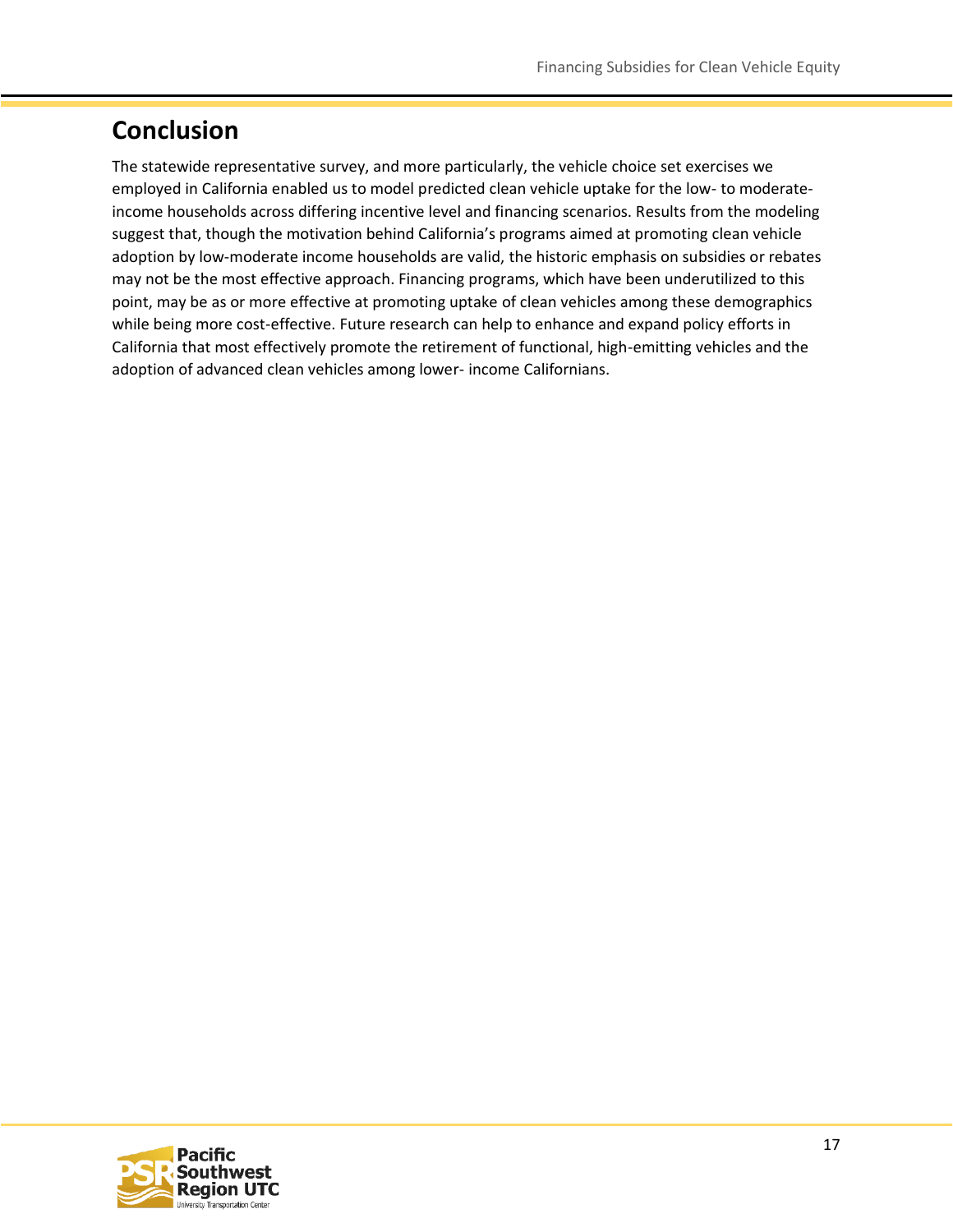#### <span id="page-17-0"></span>**References**

DeShazo, J. R., Tamara L. Sheldon, and Richard T. Carson (2017). "Designing policy incentives for cleaner technologies: Lessons from California's plug-in electric vehicle rebate program." *Journal of Environmental Economics and Management* 84: 18-43.

Gallagher, Kelly Sims, and Erich Muehlegger (2011), "Giving green to get green? Incentives and consumer adoption of hybrid vehicle technology," *Journal of Environmental Economics and Management* 61(1): 1-15.

Diamond, David (2009). "The impact of government incentives for hybrid-electric vehicles: Evidence from US states." *Energy Policy* 37, no. 3: 972-983.

Graff Zivin, Joshua S., Matthew J. Kotchen, and Erin T. Mansur (2014). "Spatial and temporal heterogeneity of marginal emissions: Implications for electric cars and other electricity-shifting policies." *Journal of Economic Behavior & Organization* 107: 248-268.

Holland, S.P., Mansur, E.T., Muller, N.Z. and Yates, A.J. (2016), "Environmental benefits from driving electric vehicles?" *American Economic Review* 106(12): 3700-3729.

Lutsey, Nic (2018), "California's continued electric vehicle market development," The International Council on Clean Transportation, May 2018 Briefing, available at https://theicct.org/sites/default/files/publications/CA-cityEV-Briefing-20180507.pdf.

Jin, L., S. Searle, and N. Lutsey (2014), "Evaluation of state-level U.S. electric vehicle incentives," The International Council on Clean Transportation. Available from http://www.theicct.org/ evaluation-statelevel-us-electric-vehicle-incentives.

Li, Shanjun, Joshua Linn, and Elisheba Spiller (2013), "Evaluating "Cash-for-Clunkers": Program effects on auto sales and the environment," *Journal of Environmental Economics and Management*, 65(2): 175- 193.

Li, Shanjun, Lang Tong, Jianwei Xing, and Yiyi Zhou (2017), "The market for electric vehicles: indirect network effects and policy design," *Journal of the Association of Environmental and Resource Economists* 4(17): 89-133.

Mian, Atif, and Amir Sufi (2012), "The effects of fiscal stimulus: Evidence from the 2009 Cash for Clunkers Program," *The Quarterly Journal of Economics*, 127 (3): 1107-1142.

Sheldon, Tamara and Rubal Dua (2018), "Measuring the Cost-effectiveness of Clean Vehicle Subsidies," *KAPSARC Discussion Paper* KS—2018—DP033. DOI: 10.30573/KS—2018-DP033. Available at [https://www.kapsarc.org/wp-content/uploads/2018/05/KS-2018-DP033-Measuring-the-Cost](https://www.kapsarc.org/wp-content/uploads/2018/05/KS-2018-DP033-Measuring-the-Cost-effectiveness-of-Clean-Vehicle-Subsidies.pdf)[effectiveness-of-Clean-Vehicle-Subsidies.pdf.](https://www.kapsarc.org/wp-content/uploads/2018/05/KS-2018-DP033-Measuring-the-Cost-effectiveness-of-Clean-Vehicle-Subsidies.pdf)

Tamara Sheldon, JR DeShazo and Gregory Pierce (2021). UCLA Luskin Center for Innovation Working Paper.

Assessing Effectiveness of Financing Subsidies on Clean Vehicle Adoption by Low- and Moderate-income Consumers

Sierzchula, W., S. Bakker, K. Maat, and B. van Wee (2014), "The influence of financial incentives and other socio-economic factors on electric vehicle adoption," *Energy Policy* 68:183-194.

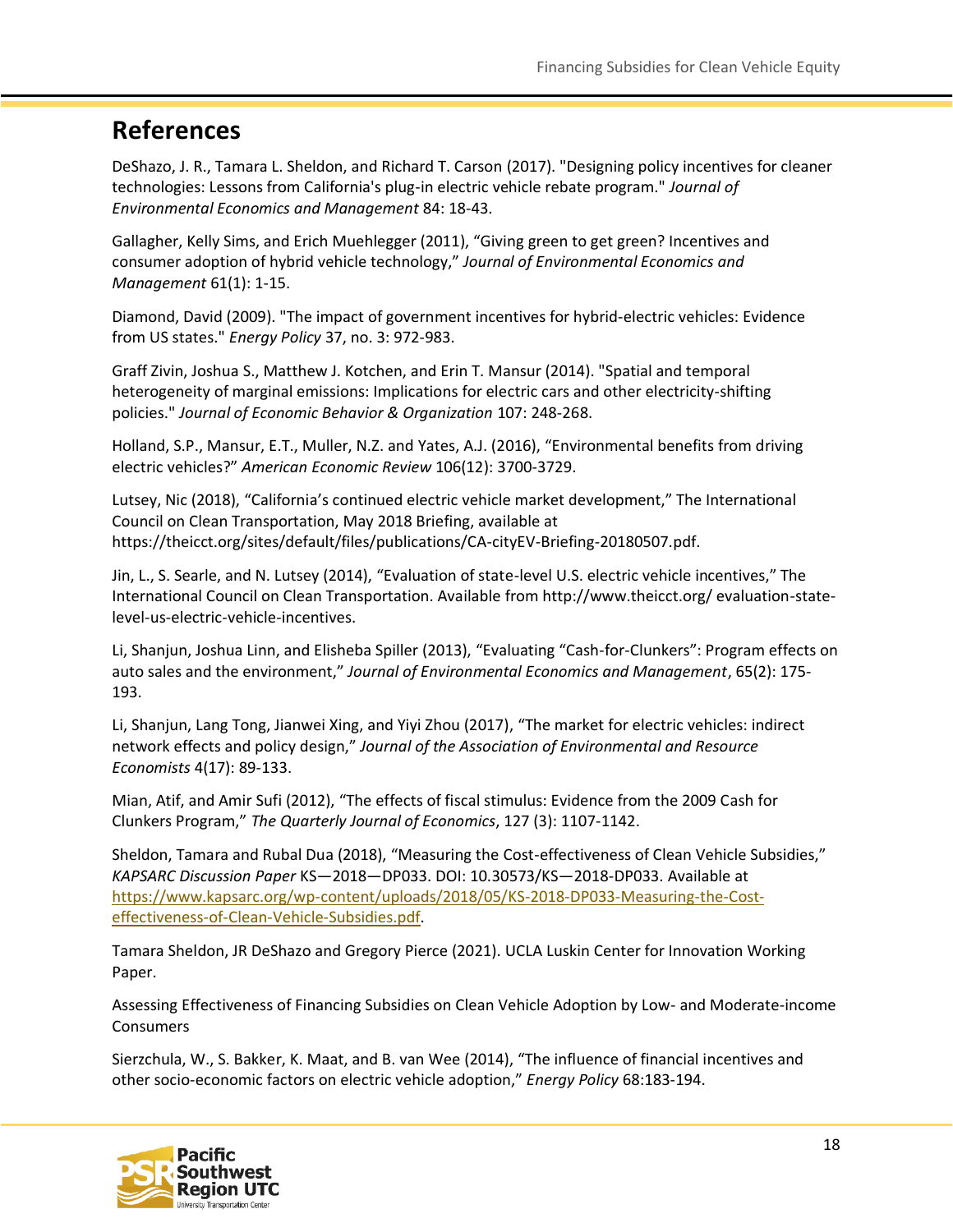Tal, Gil, and Michael Nicholas (2016), "Exploring the impact of the federal tax credit on the plug-in vehicle market," *Transportation Research Record: Journal of the Transportation Research Board* 2572: 95-102.

Tal, Gil, and Michael Nicholas (2017), "First Look at the Plug-in Vehicle Secondary Market," Research Report UCD-ITS-RR-17-22, October 2017, University of California, Davis.

Zhang, Xingping, Jian Xie, Rao Rao, and Yanni Liang (2014). "Policy incentives for the adoption of electric vehicles across countries." *Sustainability* 6, no. 11: 8056-8078.

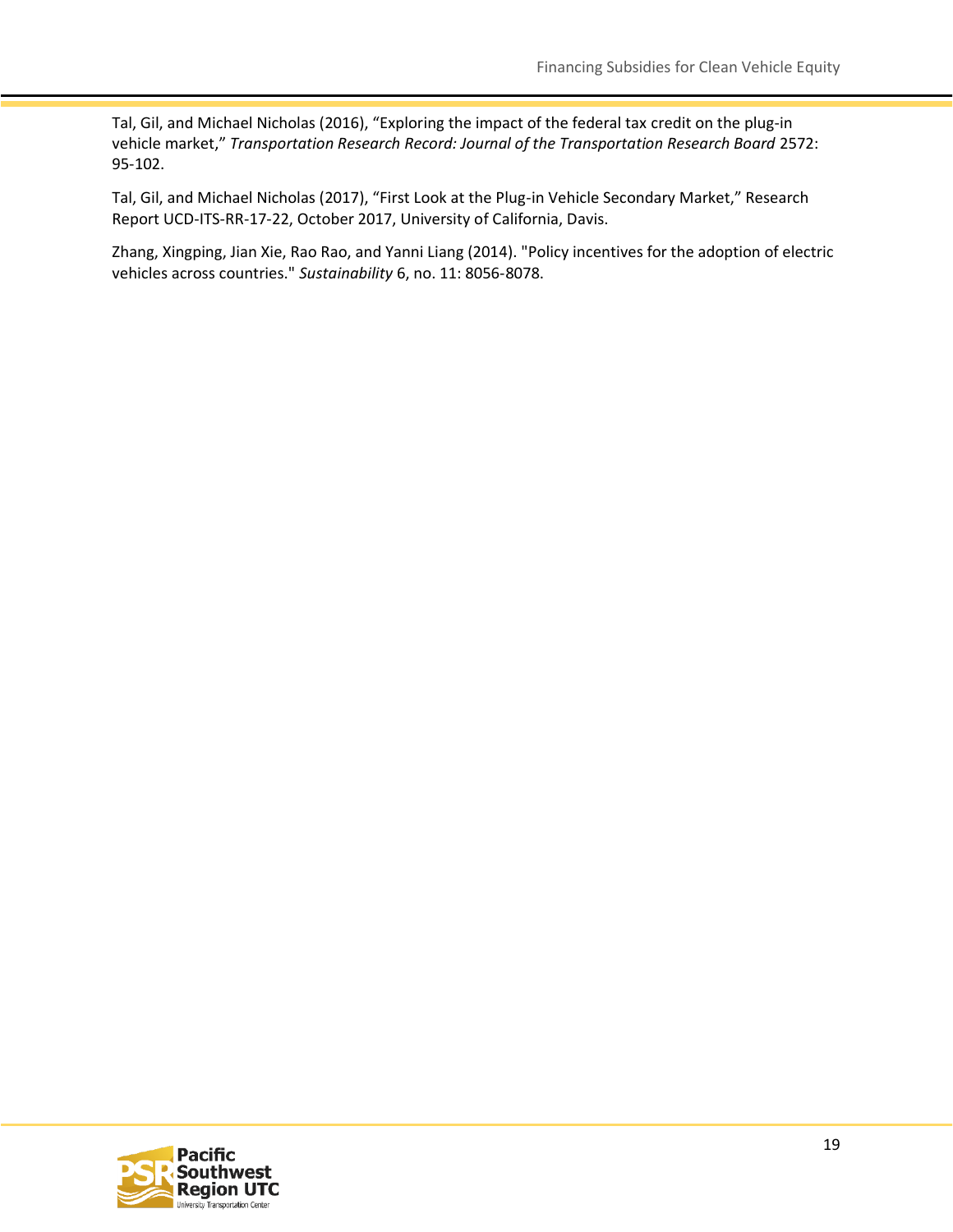#### <span id="page-19-0"></span>**Data Management Plan**

#### **Products of Research**

The statewide representative survey data used in this analysis was originally funded by CARB. A total of 1,604 fully completed surveys, from both the soft and full launch, were assigned weights by GfK to allow representativeness of the survey to the statewide low- and moderate-income population. See [https://innovation.luskin.ucla.edu/wp-content/uploads/2019/06/Designing\\_Light-](https://innovation.luskin.ucla.edu/wp-content/uploads/2019/06/Designing_Light-Duty_Vehicle_Incentives_for_Low-and_Moderate_Income_Households.pdf)[Duty\\_Vehicle\\_Incentives\\_for\\_Low-and\\_Moderate\\_Income\\_Households.pdf](https://innovation.luskin.ucla.edu/wp-content/uploads/2019/06/Designing_Light-Duty_Vehicle_Incentives_for_Low-and_Moderate_Income_Households.pdf) for more information.

All procedures and points-of-contact with respondents were also approved by the UCLA Institutional Review Board (IRB) under IRB approval #17-001704, Designing Light-Duty Vehicle Incentives for Lowand Moderate-Income Households.

#### **Data Format and Content**

The data are formatted in a STATA .dta file, with each row representing a household response.

#### **Data Access and Sharing**

The data are not publicly available at this time (see above).

#### **Reuse and Redistribution**

The data cannot be redistributed except with explicit permission granted by CARB.